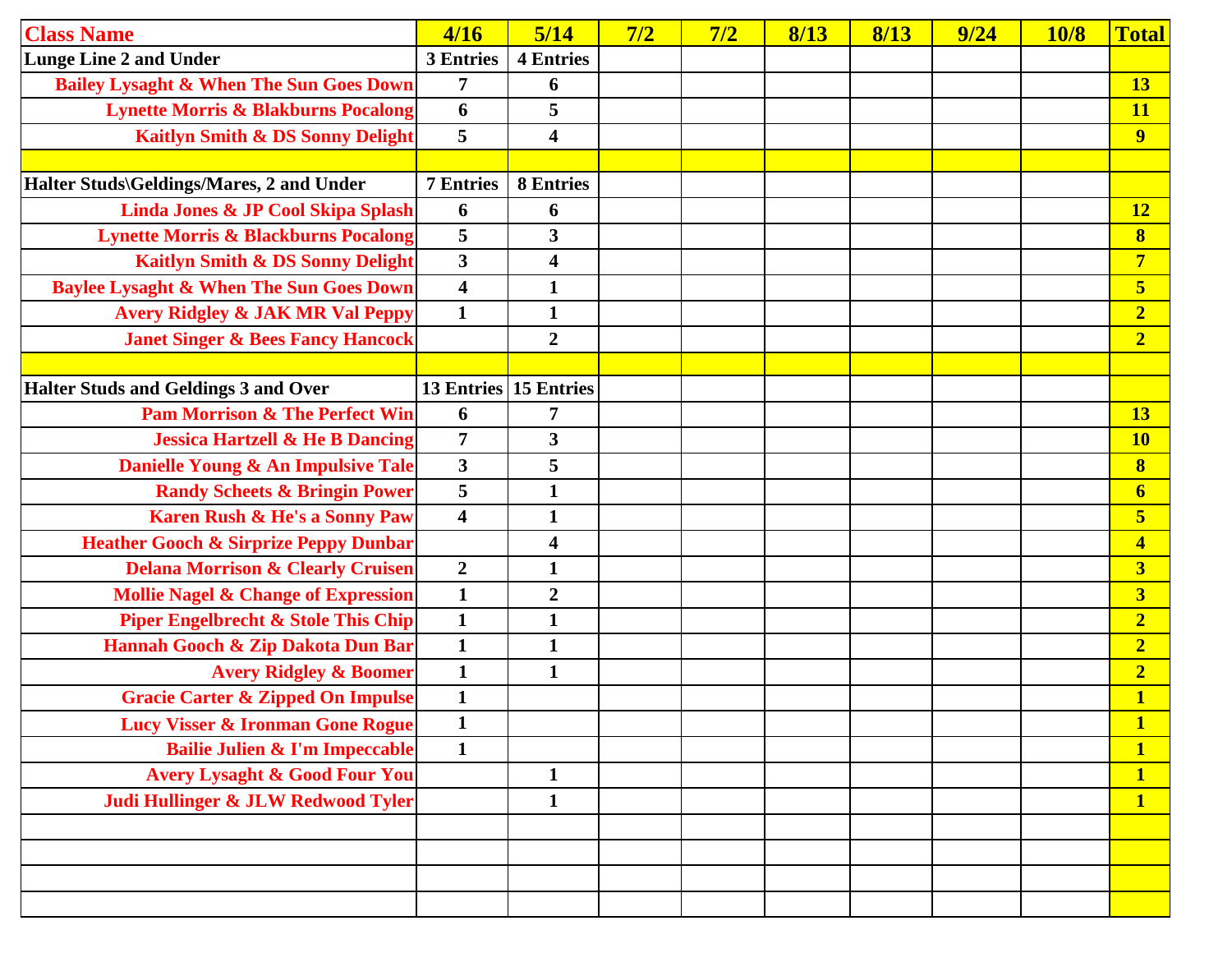| <b>Halter Mares 3 and Over</b>                    |                         | 12 Entries 16 Entries   |  |  |  |                         |
|---------------------------------------------------|-------------------------|-------------------------|--|--|--|-------------------------|
| Michelle Barth & Sheza Gal with Style             | $\overline{7}$          | $\mathbf{1}$            |  |  |  | 8                       |
| Aiden Watterson & Invite Me I'm Good              | $\overline{\mathbf{4}}$ | $\overline{\mathbf{4}}$ |  |  |  | $\bf{8}$                |
| <b>Linda Penfield &amp; Got Moves Like Daddy</b>  | $\mathbf{1}$            | $\overline{7}$          |  |  |  | $\bf{8}$                |
| <b>Addilyn Watterson &amp; Adorable Impulse</b>   | 6                       | $\mathbf{1}$            |  |  |  | $\overline{7}$          |
| <b>Emma Sherry &amp; Driften Dowdy Doll</b>       | $\overline{\mathbf{3}}$ | $\mathbf{3}$            |  |  |  | $\boldsymbol{6}$        |
| <b>Steve Wakeman &amp; Power of the Dazzle</b>    |                         | 6                       |  |  |  | $\boldsymbol{6}$        |
| <b>Eileen McCaulley &amp; Time and Story</b>      |                         | 5                       |  |  |  | $\overline{\mathbf{5}}$ |
| Samantha Pikul & Taken Her Jeans Off              | 5                       |                         |  |  |  | $\overline{\mathbf{5}}$ |
| <b>Emma Searcy &amp; Willing to Dream</b>         | $\overline{2}$          |                         |  |  |  | $\overline{2}$          |
| Kaitlyn Smith & Only Invite the Babe              | $\mathbf{1}$            | $\mathbf{1}$            |  |  |  | $\overline{2}$          |
| <b>Alivia Combs &amp; HRR Diamond Lady</b>        | $\mathbf{1}$            | $\mathbf{1}$            |  |  |  | $\overline{2}$          |
| <b>Oliviah DeLozier &amp; Too Hot N Stockings</b> | $\mathbf{1}$            | $\mathbf{1}$            |  |  |  | $\overline{2}$          |
| <b>Logan Neer &amp; Fancy Miss Moon Zippa</b>     | $\mathbf{1}$            | $\mathbf{1}$            |  |  |  | $\overline{2}$          |
| Katilynn Hansen & Gold Is Epic                    |                         | $\mathbf{1}$            |  |  |  | $\mathbf{1}$            |
| <b>Kelly Benbow &amp; Half Moon Top Doc</b>       |                         | $\mathbf{1}$            |  |  |  | $\mathbf{1}$            |
| Olivia Pikul & I'm Just Plain Sweet               | $\mathbf{1}$            |                         |  |  |  | $\overline{\mathbf{1}}$ |
|                                                   |                         |                         |  |  |  |                         |
| Halter, Pony, Any Age                             | <b>5 Entries</b>        | <b>6</b> Entries        |  |  |  |                         |
| <b>Faith Engemann &amp; Macs Precious One</b>     | 6                       | 7                       |  |  |  | 13                      |
| <b>Lilly Gooch &amp; Northern Lights</b>          | 5                       | 6                       |  |  |  | 11                      |
| <b>Maverick Smith &amp; Maximus</b>               | $\overline{\mathbf{4}}$ | $\overline{\mathbf{4}}$ |  |  |  | $\overline{\mathbf{8}}$ |
| Kate Engemann & Boarn Royal                       | $\overline{7}$          |                         |  |  |  | $\overline{7}$          |
| <b>Hannah Gooch &amp; Southern Delight</b>        | $\mathbf{3}$            | $\mathbf{3}$            |  |  |  | $\boldsymbol{6}$        |
| <b>Olivia DeLozier &amp; Rey of Sunshine</b>      |                         | 5                       |  |  |  | $\overline{\mathbf{5}}$ |
| <b>Avery Ridgley &amp; BR Chocolate Rumor</b>     |                         | $\overline{2}$          |  |  |  | $\overline{2}$          |
|                                                   |                         |                         |  |  |  |                         |
|                                                   |                         |                         |  |  |  |                         |
|                                                   |                         |                         |  |  |  |                         |
|                                                   |                         |                         |  |  |  |                         |
|                                                   |                         |                         |  |  |  |                         |
|                                                   |                         |                         |  |  |  |                         |
|                                                   |                         |                         |  |  |  |                         |
|                                                   |                         |                         |  |  |  |                         |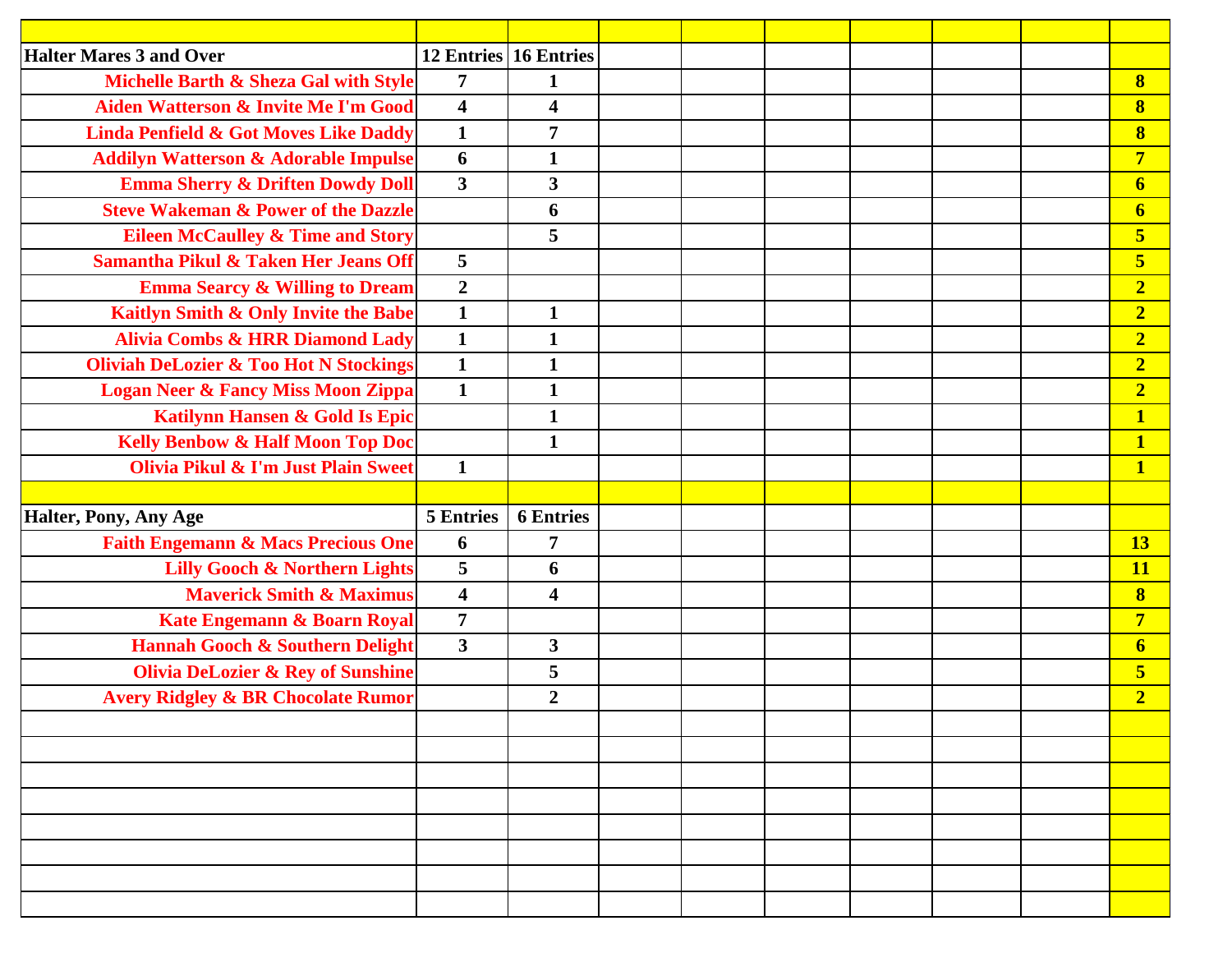| <b>Halter, Saddle Type</b>                      |                         | 13 Entries 14 Entries   |  |  |  |                         |
|-------------------------------------------------|-------------------------|-------------------------|--|--|--|-------------------------|
| Tara Rattray & Mi Johnny Law                    | $\overline{7}$          | $\mathbf{1}$            |  |  |  | $\bf{8}$                |
| <b>Jessica Grosz &amp; Sir Starfire Bay</b>     | 5                       | $\mathbf{3}$            |  |  |  | $\bf{8}$                |
| <b>Bryli Delashmutt &amp; Khysus Rio Legacy</b> | $\mathbf{1}$            | 5                       |  |  |  | $\boldsymbol{6}$        |
| Dakota Varuil & Diana Keeper of the Moon        | $\overline{\mathbf{4}}$ |                         |  |  |  | $\overline{\mathbf{4}}$ |
| <b>Chastity Young &amp; Cash Money Talks</b>    |                         | $\overline{\mathbf{4}}$ |  |  |  | $\overline{\mathbf{4}}$ |
| <b>Eileen McCaulley &amp; TS Valdemar</b>       | $\overline{\mathbf{3}}$ | $\mathbf{1}$            |  |  |  | $\overline{\mathbf{4}}$ |
| <b>Rebecca Tinsley &amp; Jingles Merry Anne</b> | $\overline{2}$          | $\boldsymbol{2}$        |  |  |  | $\overline{\mathbf{4}}$ |
| <b>Alyssa Clark &amp; Kandiman MP</b>           | $\mathbf{1}$            | $\mathbf{1}$            |  |  |  | $\overline{2}$          |
| Tori O'Dell & Ibn Trojan                        | $\mathbf{1}$            | $\mathbf{1}$            |  |  |  | $\overline{2}$          |
| Karliegh Tevis/Sadie Schroeder & Ginger         | $\mathbf{1}$            | $\mathbf{1}$            |  |  |  | $\overline{2}$          |
| Addelin Bush/Maggie Schroeder & Jassirah        | $\mathbf{1}$            | $\mathbf{1}$            |  |  |  | $\overline{2}$          |
| <b>Addison Ledford &amp; Rose of Windhaven</b>  |                         | $\mathbf{1}$            |  |  |  | $\overline{\mathbf{1}}$ |
| <b>Ashtynn Shepard &amp; Doc</b>                | $\mathbf{1}$            |                         |  |  |  | $\overline{\mathbf{1}}$ |
| Kenley Wessel & Baxtalo of Aristocrat           | $\mathbf{1}$            |                         |  |  |  | $\mathbf{1}$            |
|                                                 |                         |                         |  |  |  |                         |
| Walk/Whoa Showmanship 9 and Under               | <b>5 Entries</b>        | <b>8 Entries</b>        |  |  |  |                         |
| <b>Ellie Dick &amp; Levi SquarePants</b>        | $\overline{7}$          | 5                       |  |  |  | $\overline{12}$         |
| <b>Ayla Faler &amp; Po Psydonn</b>              | $\overline{5}$          | $\overline{\mathbf{3}}$ |  |  |  | $\overline{\mathbf{8}}$ |
| Maggie Schroeder & Jassirah                     | $\overline{6}$          | $\mathbf{1}$            |  |  |  | $\overline{7}$          |
| <b>Kyndyl Bell &amp; Doc/Rose of Windhaven</b>  | $\overline{3}$          | $\overline{2}$          |  |  |  | $\overline{\mathbf{5}}$ |
| <b>Claudia Reich &amp; Ginger Snappy Bee</b>    | $\overline{4}$          |                         |  |  |  | $\overline{\mathbf{4}}$ |
| <b>Aspen Hibdon &amp; An Impulsive Tale</b>     |                         | $\mathbf{1}$            |  |  |  | $\mathbf{1}$            |
|                                                 |                         |                         |  |  |  |                         |
|                                                 |                         |                         |  |  |  |                         |
|                                                 |                         |                         |  |  |  |                         |
|                                                 |                         |                         |  |  |  |                         |
|                                                 |                         |                         |  |  |  |                         |
|                                                 |                         |                         |  |  |  |                         |
|                                                 |                         |                         |  |  |  |                         |
|                                                 |                         |                         |  |  |  |                         |
|                                                 |                         |                         |  |  |  |                         |
|                                                 |                         |                         |  |  |  |                         |
|                                                 |                         |                         |  |  |  |                         |
|                                                 |                         |                         |  |  |  |                         |
|                                                 |                         |                         |  |  |  |                         |
|                                                 |                         |                         |  |  |  |                         |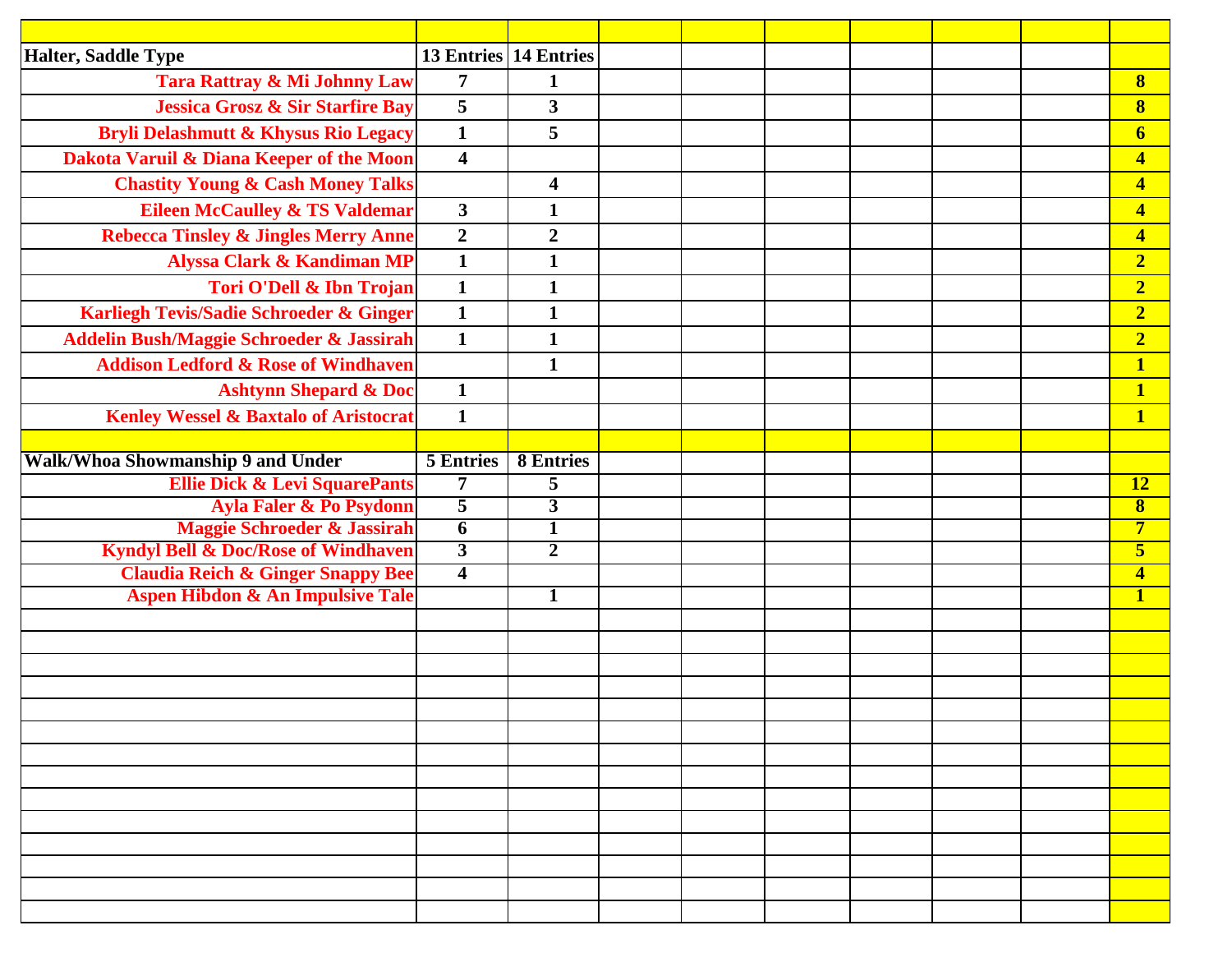| <b>Walk/Trot Showmanship 11 and Under</b>         | 14 Entries 13 Entries   |                         |  |  |  |                         |
|---------------------------------------------------|-------------------------|-------------------------|--|--|--|-------------------------|
| <b>Piper Engelbrecht &amp; Stole This Chip</b>    | 5                       | $\overline{7}$          |  |  |  | <b>12</b>               |
| <b>Faith Engemann &amp; Macs Precious One</b>     | 6                       | 6                       |  |  |  | 12                      |
| <b>Emma Sherry &amp; Driften Dowdy Doll</b>       | $\overline{7}$          | $\boldsymbol{2}$        |  |  |  | $\overline{9}$          |
| <b>Alivia Combs &amp; HRR Diamond Lady</b>        | $\overline{\mathbf{4}}$ | $\mathbf{1}$            |  |  |  | $\overline{\mathbf{5}}$ |
| Hannah Gooch & Zip Dakota Dun Bar                 | $\overline{2}$          | $\mathbf{3}$            |  |  |  | $\overline{\mathbf{5}}$ |
| <b>Kenley Wessel &amp; Tiger Down</b>             | $\mathbf{1}$            | $\overline{\mathbf{4}}$ |  |  |  | $\overline{\mathbf{5}}$ |
| Kirby Shanks & A Good Kind of Fun                 |                         | 5                       |  |  |  | $\overline{\mathbf{5}}$ |
| <b>Gracie Carter &amp; Zipped On Impulse</b>      | $\mathbf{3}$            |                         |  |  |  | $\overline{\mathbf{3}}$ |
| <b>Kymber Dye &amp; Trojans DeeJ</b>              | $\mathbf{1}$            | $\mathbf{1}$            |  |  |  | $\overline{2}$          |
| <b>Tyson Smith &amp; Hints Hot An Radical</b>     | $\mathbf{1}$            | $\mathbf{1}$            |  |  |  | $\overline{2}$          |
| <b>Oliviah DeLozier &amp; Too Hot N Stockings</b> | $\mathbf{1}$            | $\mathbf{1}$            |  |  |  | $\overline{2}$          |
| <b>Maverick Smith &amp; Maximus</b>               | $\mathbf{1}$            | $\mathbf{1}$            |  |  |  | $\overline{2}$          |
| <b>Mackinzie Hall &amp; Spotty</b>                | $\mathbf{1}$            |                         |  |  |  | $\overline{\mathbf{1}}$ |
| <b>Addison Ledford &amp; Rose of Windhaven</b>    |                         | $\mathbf{1}$            |  |  |  | $\mathbf{1}$            |
| Morgan Hall & Shis a Classy Zip                   | $\mathbf{1}$            |                         |  |  |  | $\overline{\mathbf{1}}$ |
| <b>Addelin Bush &amp; Jassirah</b>                | $\mathbf{1}$            |                         |  |  |  | $\overline{\mathbf{1}}$ |
|                                                   |                         |                         |  |  |  |                         |
| <b>Walk/Trot Showmanship 12 - 18</b>              | <b>7 Entries</b>        | <b>9 Entries</b>        |  |  |  |                         |
| <b>Rilyn Bewbow &amp; She's a Chip of Chase</b>   | 6                       | $\boldsymbol{2}$        |  |  |  | $\bf{8}$                |
| <b>Lilly Gooch &amp; Northern Lights</b>          | $\overline{\mathbf{4}}$ | $\mathbf{3}$            |  |  |  | $\overline{7}$          |
| <b>Logan Neer &amp; Fancy Miss Moon Zippa</b>     | $\overline{2}$          | 5                       |  |  |  | $\overline{7}$          |
| Dakota Varuil & Diana Keeper of the Moon          | 5                       |                         |  |  |  | $\overline{\mathbf{5}}$ |
| <b>Bryli Delashmutt &amp; Khysus Rio Legacy</b>   | $\mathbf{3}$            | $\mathbf{1}$            |  |  |  | $\overline{\mathbf{4}}$ |
| Katilynn Hansen & Gold Is Epic                    |                         | $\overline{\mathbf{4}}$ |  |  |  | $\overline{\mathbf{4}}$ |
| <b>Avery Ridgley &amp; JAK MR Val Peppy</b>       | $\mathbf{1}$            | $\mathbf{1}$            |  |  |  | $\overline{2}$          |
|                                                   |                         |                         |  |  |  |                         |
|                                                   |                         |                         |  |  |  |                         |
|                                                   |                         |                         |  |  |  |                         |
|                                                   |                         |                         |  |  |  |                         |
|                                                   |                         |                         |  |  |  |                         |
|                                                   |                         |                         |  |  |  |                         |
|                                                   |                         |                         |  |  |  |                         |
|                                                   |                         |                         |  |  |  |                         |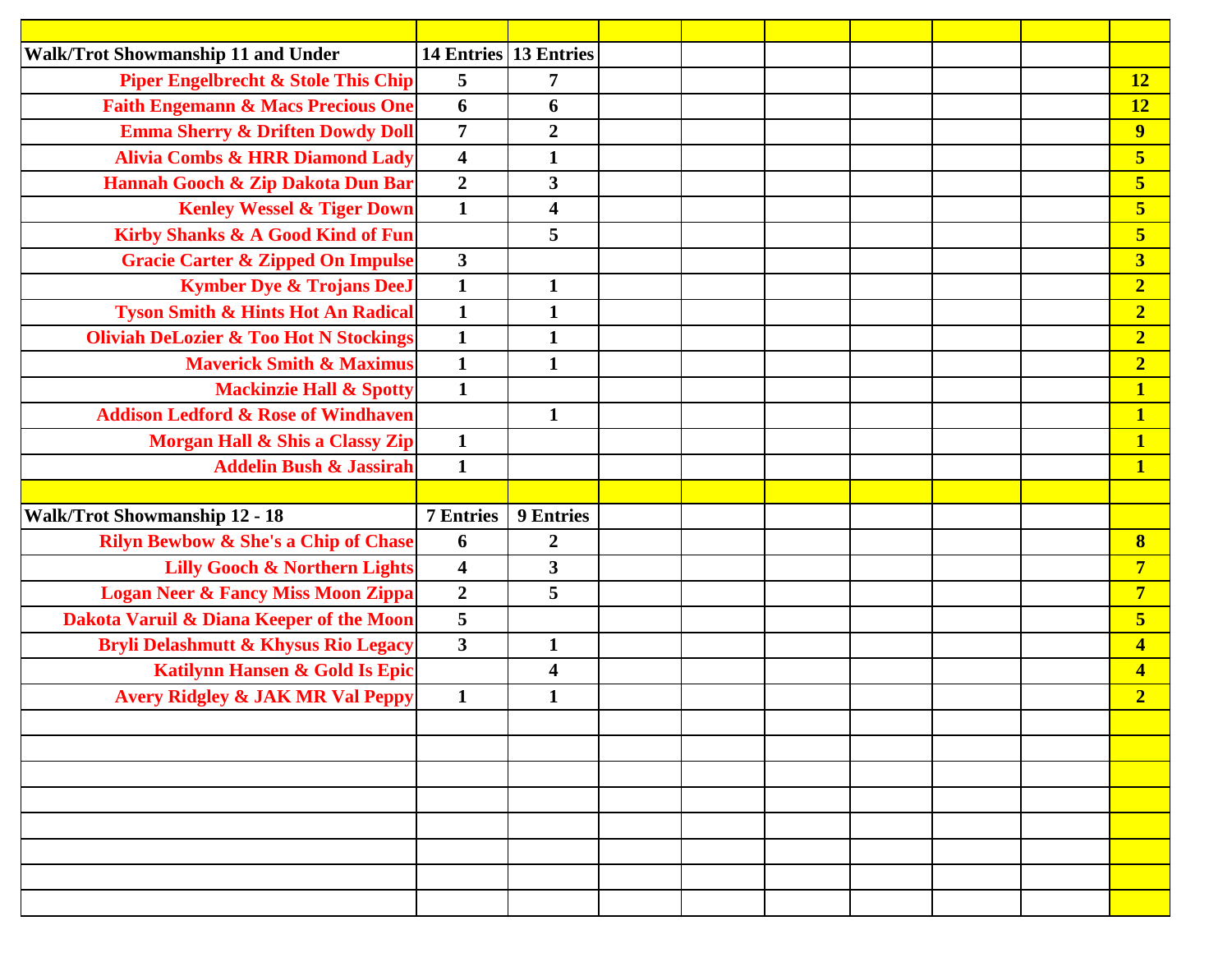| <b>Walk/Trot Showmanship 19 and Over</b>         | <b>13 Entries</b>       | <b>17 Entries</b> |  |  |  |                         |
|--------------------------------------------------|-------------------------|-------------------|--|--|--|-------------------------|
| <b>Tiffany Sherry &amp; Driften Dowdy Doll</b>   | 5                       | 6                 |  |  |  | <b>11</b>               |
| <b>Audra Dick &amp; LOPEINLIKEILIKEIT</b>        | 6                       | 5                 |  |  |  | <b>11</b>               |
| <b>Randy Scheets &amp; Good To Know Im Roan</b>  | $\overline{7}$          | $\mathbf{1}$      |  |  |  | $\bf{8}$                |
| Dawn McCoun Hatfield & HOO CAN RESIST            | $\overline{\mathbf{4}}$ |                   |  |  |  | $\overline{\mathbf{4}}$ |
| <b>Rebecca Tinsley &amp; Jingles Merry Anne</b>  | $\overline{\mathbf{3}}$ | $\mathbf{1}$      |  |  |  | $\overline{\mathbf{4}}$ |
| <b>Linda Penfield &amp; Got Moves Like Daddy</b> | $\overline{2}$          | $\mathbf{1}$      |  |  |  | $\overline{\mathbf{3}}$ |
| <b>Whitney Smith &amp; Hints Hot An Radical</b>  | $\mathbf{1}$            | $\boldsymbol{2}$  |  |  |  | $\overline{\mathbf{3}}$ |
| Michelle Barth & Sheza Gal with Style            |                         | $\mathbf{3}$      |  |  |  | $\overline{\mathbf{3}}$ |
| <b>Tori O'Dell &amp; Ibn Trojan</b>              | $\mathbf{1}$            | $\mathbf{1}$      |  |  |  | $\overline{2}$          |
| <b>Alyssa Clark &amp; Kandiman MP</b>            | $\mathbf{1}$            | $\mathbf{1}$      |  |  |  | $\overline{2}$          |
| <b>Karen Rush &amp; He's a Sonny Paw</b>         | $\mathbf{1}$            | $\mathbf{1}$      |  |  |  | $\overline{2}$          |
| Judi Hullinger & Redwood Tyler                   | $\mathbf{1}$            | $\mathbf{1}$      |  |  |  | $\overline{2}$          |
| <b>Melanie Tindall &amp; A Good Kind of Fun</b>  |                         | $\mathbf{1}$      |  |  |  | $\mathbf{1}$            |
| <b>Heather Gooch &amp; PepyFormalinvitation</b>  | $\mathbf{1}$            |                   |  |  |  | $\mathbf{1}$            |
|                                                  |                         |                   |  |  |  |                         |
| <b>Showmanship 13 and Under</b>                  | <b>5 Entries</b>        | <b>3 Entries</b>  |  |  |  |                         |
| <b>Lilly Gooch &amp; Lonsum Sugar Reo</b>        | $\mathbf{1}$            | $\overline{7}$    |  |  |  | $\bf{8}$                |
| <b>Makenna Riekhof &amp; Gunnar</b>              | $\overline{7}$          |                   |  |  |  | $\overline{7}$          |
| <b>Alexis Parris &amp; Playing Mr Nugget</b>     | $\mathbf{1}$            | 6                 |  |  |  | $\overline{7}$          |
| <b>Aiden Watterson &amp; Invite Me I'm Good</b>  | $\mathbf{1}$            | 5                 |  |  |  | 6                       |
| Morgan Hall & Shis a Classy Zip                  | $\mathbf{1}$            |                   |  |  |  | $\mathbf{1}$            |
|                                                  |                         |                   |  |  |  |                         |
| Showmanship 14 - 18                              | <b>7 Entries</b>        | 5 Entries         |  |  |  |                         |
| <b>Mollie Nagel &amp; Change of Expression</b>   | 7                       | 7                 |  |  |  | <b>14</b>               |
| <b>Addilyn Watterson &amp; Adorable Impulse</b>  | 6                       | 6                 |  |  |  | <u>12</u>               |
| <b>Avery Ridgley &amp; Boomer</b>                | 4                       | 4                 |  |  |  | $\overline{\mathbf{8}}$ |
| Kaitlyn Smith & Only Invite the Babe             |                         | 5                 |  |  |  | $\overline{\mathbf{5}}$ |
| <b>Logan Randall &amp; Budding Potential</b>     | $\mathbf{1}$            | $\mathbf{3}$      |  |  |  | $\overline{\mathbf{4}}$ |
| <b>Dakota Varuil &amp; Baxtalo of Aristocrat</b> | $\overline{\mathbf{3}}$ |                   |  |  |  | $\overline{\mathbf{3}}$ |
| <b>Megan Corrigan &amp; Don't Know Skip</b>      | $\overline{2}$          |                   |  |  |  | $\overline{2}$          |
|                                                  |                         |                   |  |  |  |                         |
|                                                  |                         |                   |  |  |  |                         |
|                                                  |                         |                   |  |  |  |                         |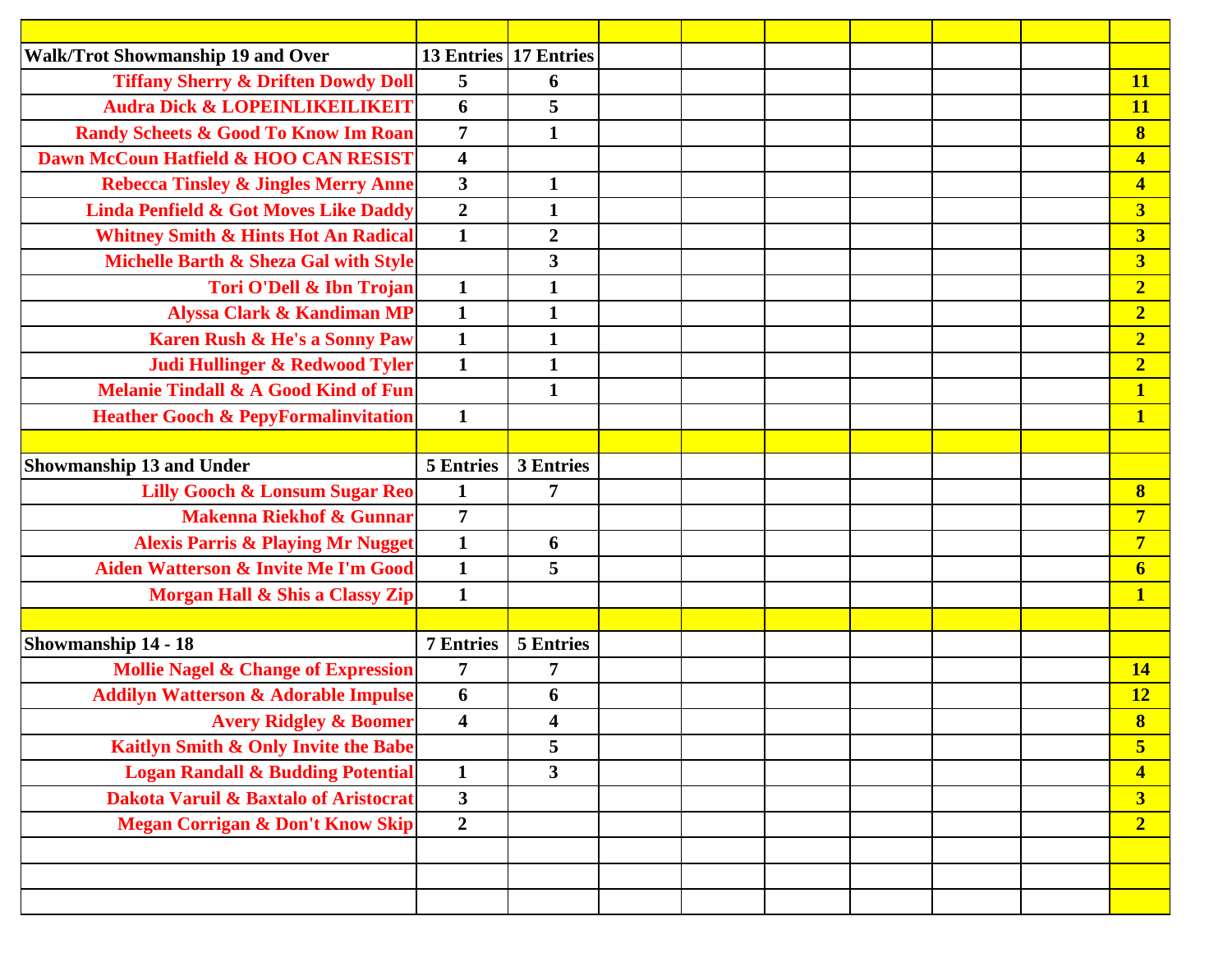| <b>Showmanship 19 and Over</b>                    | <b>4 Entries</b>        | <b>8 Entries</b>        |  |  |  |                         |
|---------------------------------------------------|-------------------------|-------------------------|--|--|--|-------------------------|
| <b>Erin Patterson &amp; Startime Vintage</b>      | $\overline{7}$          | $\overline{7}$          |  |  |  | <b>14</b>               |
| <b>Jessica Hartzell &amp; He B Dancing</b>        | 6                       | 4                       |  |  |  | <b>10</b>               |
| <b>Eileen McCaulley &amp; TS Valdemar</b>         | $5\overline{)}$         | $\mathbf{1}$            |  |  |  | $\boldsymbol{6}$        |
| <b>Heather Gooch &amp; Sirprize Peppy Dunbar</b>  |                         | 3                       |  |  |  | $\overline{\mathbf{3}}$ |
| <b>Chastity Young &amp; Lou's Priceless Pride</b> |                         | $\mathbf{1}$            |  |  |  | $\mathbf{1}$            |
|                                                   |                         |                         |  |  |  |                         |
| <b>Lead Line 8 and Under</b>                      | 3 Entries               | 5 Entries               |  |  |  |                         |
| <b>Ryley Bell &amp; Po Psydonn</b>                | $\overline{7}$          | 5                       |  |  |  | <b>12</b>               |
| <b>Kingston Krahenbuhl &amp; Jassirah</b>         | 6                       | $\overline{\mathbf{3}}$ |  |  |  | $\overline{\mathbf{9}}$ |
| <b>William Krahenbuhl &amp; Doc</b>               | 5                       | $\overline{\mathbf{4}}$ |  |  |  | 9                       |
|                                                   |                         |                         |  |  |  |                         |
| Walk-Whoa 9 and Under Hunter Under Saddle         | <b>4 Entries</b>        | 5 Entries               |  |  |  |                         |
| Ayla Faler & Po Psydonn                           | $\overline{7}$          | 6                       |  |  |  | <b>13</b>               |
| <b>Maggie Schroeder &amp; Jassirah</b>            | 6                       | $\mathbf{3}$            |  |  |  | $\overline{9}$          |
| <b>Claudia Reich &amp; Ginger Snappy Bee</b>      | 5                       |                         |  |  |  | 5                       |
| <b>Kyndyl Bell &amp; Doc</b>                      | $\overline{\mathbf{4}}$ |                         |  |  |  | $\overline{\mathbf{4}}$ |
| <b>Kyndyl Bell &amp; Rose of Windhaven</b>        |                         | 5                       |  |  |  | $\overline{\mathbf{5}}$ |
|                                                   |                         |                         |  |  |  |                         |
| Walk/Trot Hunter Under Saddle 11 and Under        | <b>4 Entries</b>        | <b>4 Entries</b>        |  |  |  |                         |
| <b>Tyson Smith &amp; Hints Hot An Radical</b>     | $\overline{7}$          | 6                       |  |  |  | <b>13</b>               |
| Hannah Gooch & Zip Dakota Dun Bar                 | 6                       | 5                       |  |  |  | <b>11</b>               |
| <b>Piper Engelbrecht &amp; Stole This Chip</b>    | 5                       | $\overline{\mathbf{4}}$ |  |  |  | $\overline{\mathbf{9}}$ |
| <b>Gracie Carter &amp; Zipped On Impulse</b>      | $\overline{\mathbf{4}}$ |                         |  |  |  | $\overline{\mathbf{4}}$ |
|                                                   |                         |                         |  |  |  |                         |
| <b>Walk/Trot Hunter Under Saddle 12-18</b>        | <b>4 Entries</b>        | 2 Entries               |  |  |  |                         |
| <b>Lucy Visser &amp; Ironman Gone Rogue</b>       | $\overline{7}$          |                         |  |  |  | $\overline{ }$          |
| <b>Emma Searcy &amp; Willing to Dream</b>         | 6                       |                         |  |  |  | $6 \overline{6}$        |
| <b>Katilynn Hansen &amp; Gold Is Epic</b>         |                         | 6                       |  |  |  | $\boldsymbol{6}$        |
| <b>Ashlyn Derowitsch &amp; Aurora</b>             | $\overline{\mathbf{4}}$ |                         |  |  |  | $\overline{4}$          |
|                                                   |                         |                         |  |  |  |                         |
|                                                   |                         |                         |  |  |  |                         |
|                                                   |                         |                         |  |  |  |                         |
|                                                   |                         |                         |  |  |  |                         |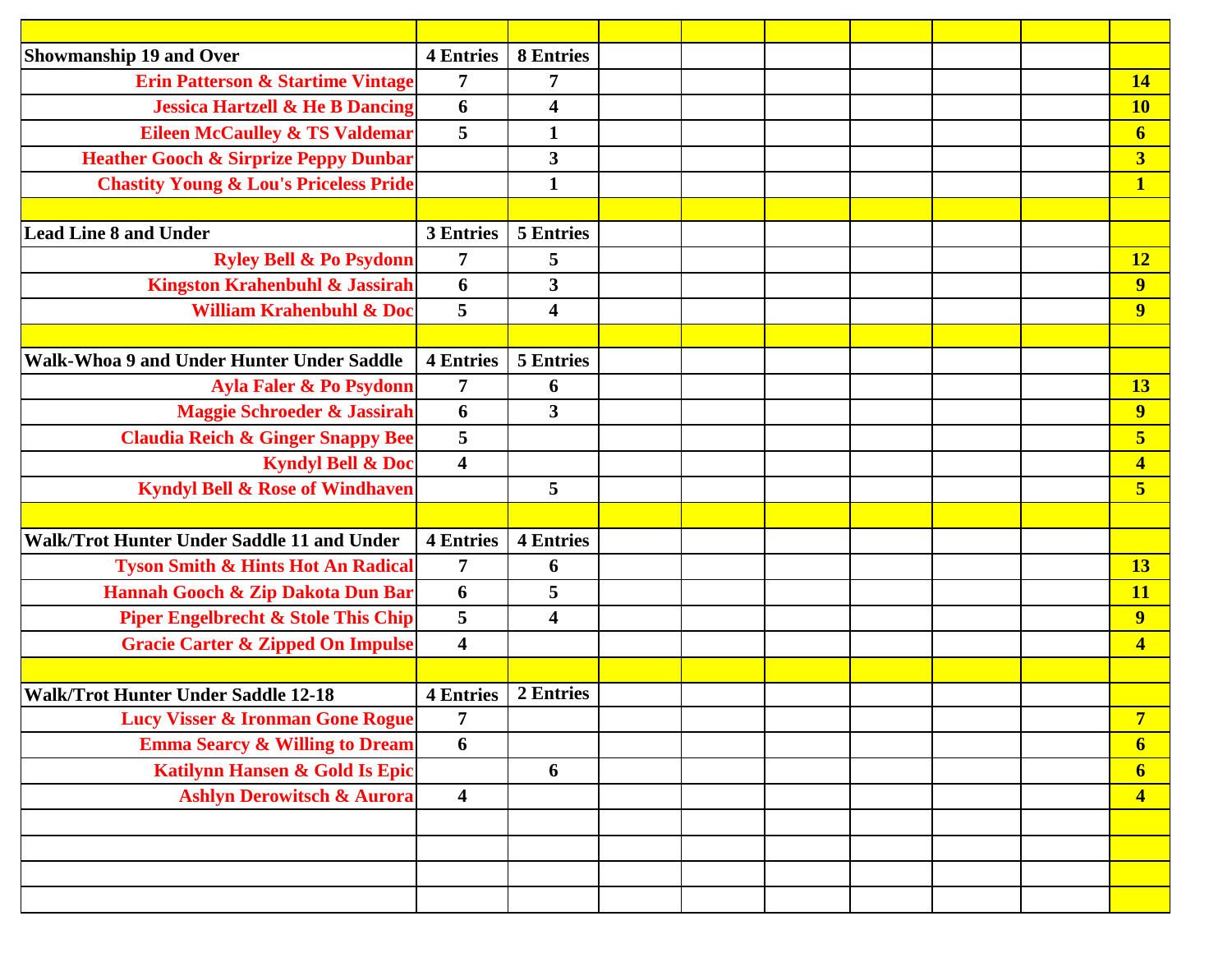| Walk/Trot Hunter Under Saddle 19 and Over            | <b>8 Entries</b>        | <b>8 Entries</b>        |  |  |  |                         |
|------------------------------------------------------|-------------------------|-------------------------|--|--|--|-------------------------|
| <b>Tiffany Sherry &amp; Driften Dowdy Doll</b>       | 6                       | $\overline{\mathbf{4}}$ |  |  |  | <b>10</b>               |
| Michelle Barth & Sheza Gal with Style                | $\overline{7}$          | $\mathbf{1}$            |  |  |  | $\bf{8}$                |
| <b>Kristy Arendall &amp; Y.O.S. Painted Mardelle</b> | $\overline{2}$          | 5                       |  |  |  | $\overline{7}$          |
| <b>Whitney Smith &amp; Hints Hot An Radical</b>      | $\mathbf{1}$            | 6                       |  |  |  | $\overline{7}$          |
| <b>Linda Penfield &amp; Got Moves Like Daddy</b>     | $\overline{\mathbf{3}}$ | $\mathbf{3}$            |  |  |  | $\boldsymbol{6}$        |
| Danielle Dusselier Kenney & Ironman Gone             | 5                       |                         |  |  |  | 5                       |
| Olivia Pikul & I'm Just Plain Sweet                  | $\overline{\mathbf{4}}$ |                         |  |  |  | $\overline{\mathbf{4}}$ |
| <b>Melanie Tindall &amp; A Good Kind of Fun</b>      |                         | $\overline{2}$          |  |  |  | $\overline{2}$          |
| Dawn McCoun Hatfield & HOO CAN RESIST                | $\mathbf{1}$            |                         |  |  |  | $\overline{\mathbf{1}}$ |
| <b>Lynette Morris &amp; Blackburns Pocalong</b>      |                         | $\mathbf{1}$            |  |  |  | $\mathbf{1}$            |
|                                                      |                         |                         |  |  |  |                         |
| Walk/Trot Hunter Under Saddle, Saddle Type           | 11 Entries              | <b>8 Entries</b>        |  |  |  |                         |
| <b>Erin Patterson &amp; Grand Theft Auto</b>         | $\overline{7}$          | 7                       |  |  |  | <b>14</b>               |
| <b>Rebecca Tinsley &amp; Jingles Merry Anne</b>      | $\overline{\mathbf{4}}$ | 6                       |  |  |  | <b>10</b>               |
| <b>Kenley Wessel &amp; Tiger Down</b>                | 5                       | $\overline{3}$          |  |  |  | $\bf{8}$                |
| Dakota Varuil & Diana Keeper of the Moon             | 6                       |                         |  |  |  | 6                       |
| <b>Kymber Dye &amp; Trojans DeeJ</b>                 | $\overline{\mathbf{3}}$ | $\overline{2}$          |  |  |  | $\overline{\mathbf{5}}$ |
| <b>Addison Ledford &amp; Rose of Windhaven</b>       |                         | 5                       |  |  |  | 5                       |
| Tori O'Dell & Ibn Trojan                             | $\overline{2}$          | $\mathbf{1}$            |  |  |  | $\overline{\mathbf{3}}$ |
| <b>Alyssa Clark &amp; Kandiman MP</b>                | $\mathbf{1}$            | $\mathbf{1}$            |  |  |  | $\overline{2}$          |
| <b>Karliegh Tevis &amp; Ginger Snappy Bee</b>        | $\mathbf{1}$            |                         |  |  |  | $\mathbf{1}$            |
| <b>Ashtynn Shepard &amp; Doc</b>                     | $\mathbf{1}$            |                         |  |  |  | $\overline{\mathbf{1}}$ |
| <b>Addison Ledford &amp; Po Psydonn</b>              | $\mathbf{1}$            |                         |  |  |  | $\mathbf{1}$            |
| <b>Addelin Bush &amp; Jassirah</b>                   | $\overline{1}$          |                         |  |  |  | $\mathbf{1}$            |
|                                                      |                         |                         |  |  |  |                         |
| Walk/Trot Hunter Under Saddle, Pony                  | 2 Entries               | 2 Entries               |  |  |  |                         |
| <b>Faith Engemann &amp; Macs Precious One</b>        | 7                       | 7                       |  |  |  | <u>14</u>               |
| <b>Lilly Gooch &amp; Northern Lights</b>             | 6                       | 6                       |  |  |  | <b>12</b>               |
|                                                      |                         |                         |  |  |  |                         |
| Walk/Whoa English Equitation 9 and Under             | <b>4 Entries</b>        | <b>5 Entries</b>        |  |  |  |                         |
| <b>Ayla Faler &amp; Po Psydonn</b>                   | 7                       | 3                       |  |  |  | <b>10</b>               |
| <b>Kyndyl Bell &amp; Doc/Wind Of Rosehaven</b>       | 6                       | $\overline{\mathbf{4}}$ |  |  |  | <b>10</b>               |
| <b>Maggie Schroeder &amp; Jassirah</b>               | $\overline{\mathbf{4}}$ | 5                       |  |  |  | $\overline{9}$          |
| <b>Claudia Reich &amp; Ginger Snappy Bee</b>         | 5                       |                         |  |  |  | 5 <sub>5</sub>          |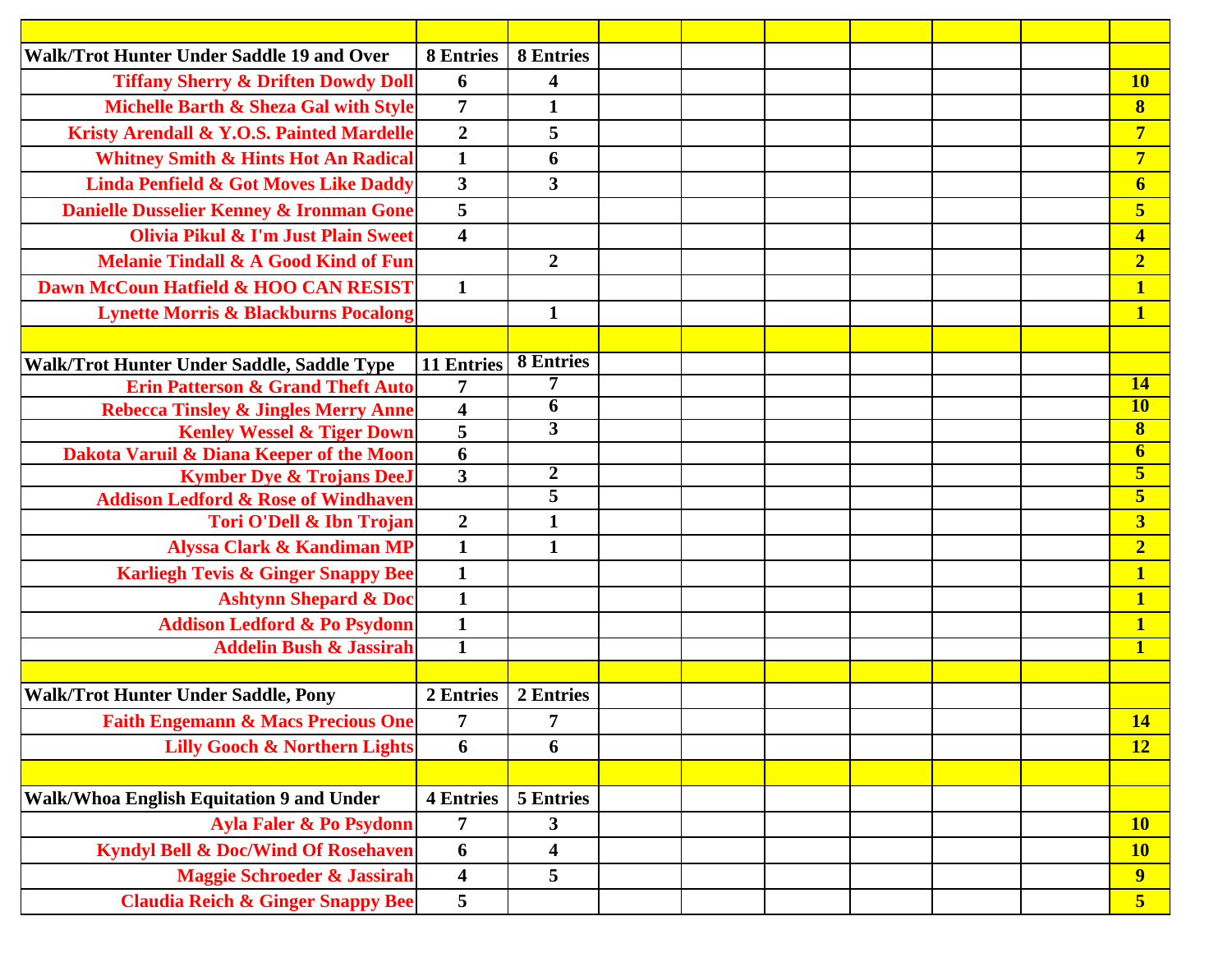| <b>Walk/Trot English Equitation 11 and Under</b> | <b>11 Entries</b>       | <b>9 Entries</b>        |  |  |  |                         |
|--------------------------------------------------|-------------------------|-------------------------|--|--|--|-------------------------|
| <b>Faith Engemann &amp; Macs Precious One</b>    | $\overline{7}$          | $\overline{7}$          |  |  |  | <b>14</b>               |
| Hannah Gooch & Zip Dakota Dun Bar                | 5                       | 5                       |  |  |  | <b>10</b>               |
| <b>Piper Engelbrecht &amp; Stole This Chip</b>   | $\overline{\mathbf{4}}$ | 6                       |  |  |  | <b>10</b>               |
| <b>Kenley Wessel &amp; Tiger Down</b>            | $\mathbf{3}$            | $\overline{\mathbf{4}}$ |  |  |  | $\overline{7}$          |
| <b>Addelin Bush &amp; Jassirah</b>               | 6                       |                         |  |  |  | $\boldsymbol{6}$        |
| <b>Tyson Smith &amp; Hints Hot An Radical</b>    | $\mathbf{1}$            | $\mathbf{3}$            |  |  |  | $\overline{\mathbf{4}}$ |
| <b>Kymber Dye &amp; Trojans DeeJ</b>             | $\mathbf{1}$            | $\boldsymbol{2}$        |  |  |  | $\overline{\mathbf{3}}$ |
| <b>Gracie Carter &amp; Zipped On Impulse</b>     | $\overline{2}$          |                         |  |  |  | $\overline{\mathbf{2}}$ |
| Addison Ledford & Po Psydonn/Wind of             | $\mathbf{1}$            | $\mathbf{1}$            |  |  |  | $\overline{2}$          |
| <b>Ashtynn Shepard &amp; Doc</b>                 | $\mathbf{1}$            |                         |  |  |  | $\mathbf{1}$            |
| <b>Karliegh Tevis &amp; Ginger Snappy Bee</b>    | $\mathbf{1}$            |                         |  |  |  | 1                       |
|                                                  |                         |                         |  |  |  |                         |
| <b>Walk/Trot English Equitation 12-18</b>        | <b>6 Entries</b>        | <b>4 Entries</b>        |  |  |  |                         |
| <b>Lilly Gooch &amp; Northern Lights</b>         | $\boldsymbol{2}$        | $\overline{\mathbf{4}}$ |  |  |  | 6                       |
| <b>Lucy Visser &amp; Ironman Gone Rogue</b>      | 6                       |                         |  |  |  | $\boldsymbol{6}$        |
| <b>Ashlyn Derowitsch &amp; Aurora</b>            | 5                       |                         |  |  |  | 5                       |
| <b>Katilynn Hansen &amp; Gold Is Epic</b>        |                         | 5                       |  |  |  | 5                       |
| Dakota Varuil & Diana Keeper of the Moon         | $\overline{\mathbf{4}}$ |                         |  |  |  | $\overline{\mathbf{4}}$ |
| <b>Emma Searcy &amp; Willing to Dream</b>        | $\overline{\mathbf{3}}$ |                         |  |  |  | $\overline{\mathbf{3}}$ |
|                                                  |                         |                         |  |  |  |                         |
| <b>Walk/Trot English Equitation 19 and Over</b>  | <b>8 Entries</b>        | <b>9 Entries</b>        |  |  |  |                         |
| <b>Tiffany Sherry &amp; Driften Dowdy Doll</b>   | 6                       | $\overline{7}$          |  |  |  | 13                      |
| <b>Linda Penfield &amp; Got Moves Like Daddy</b> | 5                       | 6                       |  |  |  | <b>11</b>               |
| <b>Olivia Pikul &amp; I'm Just Plain Sweet</b>   | $\overline{7}$          |                         |  |  |  | $\overline{7}$          |
| <b>Whitney Smith &amp; Hints Hot An Radical</b>  | $\overline{\mathbf{4}}$ | $\mathbf{3}$            |  |  |  | $\overline{7}$          |
| Kristy Arendall & Y.O.S. Painted Mardelle        | $\boldsymbol{2}$        | $\boldsymbol{2}$        |  |  |  | $\overline{\mathbf{4}}$ |
| <b>Melanie Tindall &amp; A Good Kind of Fun</b>  |                         | 4                       |  |  |  | $\overline{\mathbf{4}}$ |
| Dawn McCoun Hatfield & HOO CAN RESIST            | $\overline{\mathbf{3}}$ |                         |  |  |  | 3                       |
| <b>Alyssa Clark &amp; Kandiman MP</b>            | $\mathbf{1}$            | $\mathbf{1}$            |  |  |  | $\overline{2}$          |
| <b>Tori O'Dell &amp; Ibn Trojan</b>              | $\mathbf{1}$            | $\mathbf{1}$            |  |  |  | $\overline{2}$          |
| <b>Lynette Morris &amp; Blackburns Pocalong</b>  |                         | $\overline{1}$          |  |  |  | $\overline{\mathbf{1}}$ |
|                                                  |                         |                         |  |  |  |                         |
|                                                  |                         |                         |  |  |  |                         |
|                                                  |                         |                         |  |  |  |                         |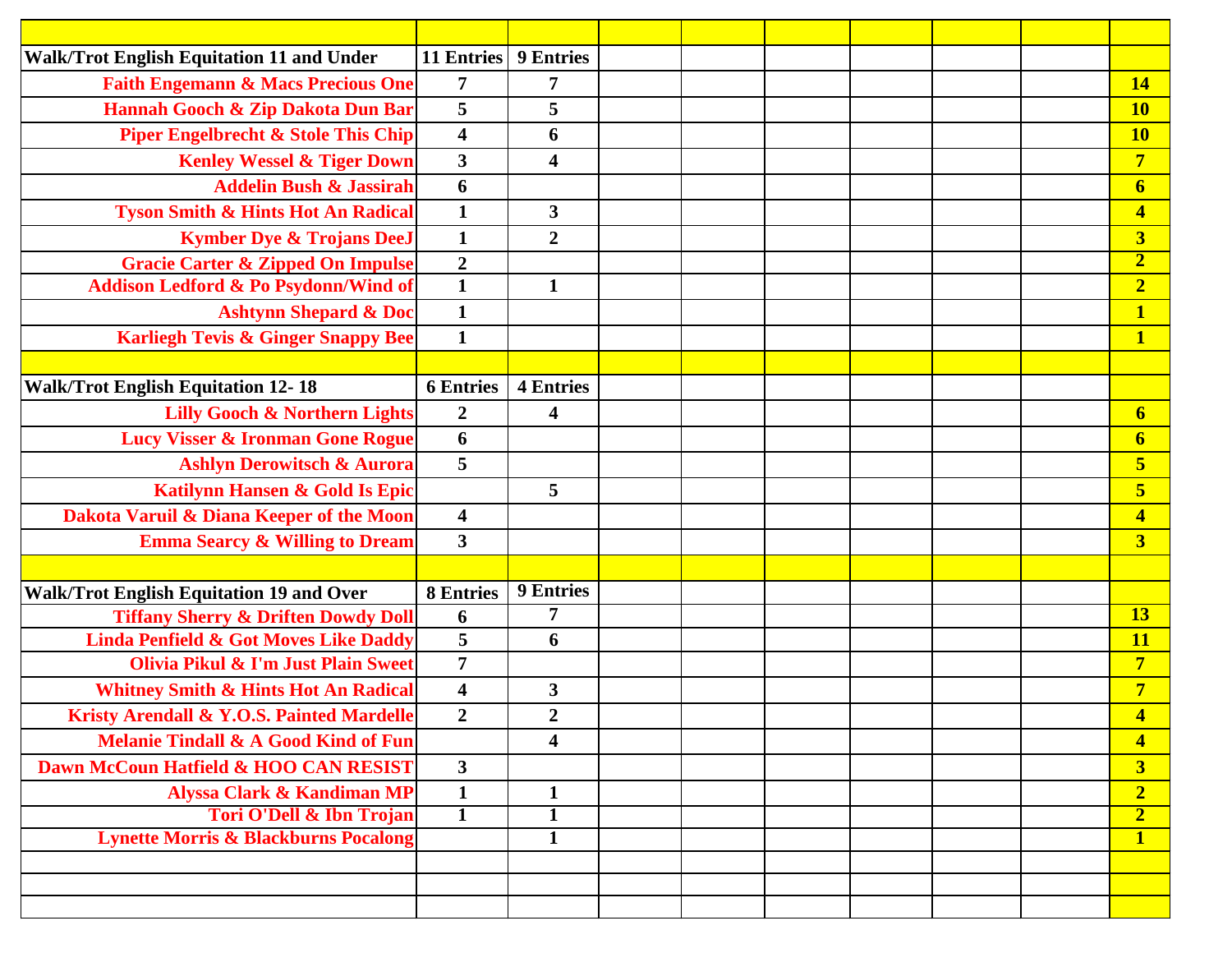| <b>Hunter Under Saddle 13 and Under</b>             | <b>5 Entries</b>        | <b>4 Entries</b>        |  |  |  |                         |
|-----------------------------------------------------|-------------------------|-------------------------|--|--|--|-------------------------|
| Aiden Watterson & Invite Me I'm Good                | 7                       | 7                       |  |  |  | <b>14</b>               |
| <b>Lilly Gooch &amp; Lonsum Sugar Reo</b>           | 5                       | 6                       |  |  |  | <b>11</b>               |
| Morgan Hall & Shis a Classy Zip                     | $\overline{\mathbf{4}}$ | 5                       |  |  |  | $\overline{\mathbf{9}}$ |
| <b>Alexis Parris &amp; Playing Mr Nugget</b>        | $\mathbf{3}$            | 4                       |  |  |  | $\overline{7}$          |
| <b>Makenna Riekhof &amp; Gunnar</b>                 | 6                       |                         |  |  |  | 6                       |
|                                                     |                         |                         |  |  |  |                         |
| <b>Hunter Under Saddle 14 - 18</b>                  | <b>7 Entries</b>        | <b>6</b> Entries        |  |  |  |                         |
| <b>Delana Morrison &amp; Clearly Cruisen</b>        | $\overline{7}$          | $\overline{7}$          |  |  |  | <b>14</b>               |
| <b>Addilyn Watterson &amp; Adorable Impulse</b>     | 6                       | $\overline{\mathbf{4}}$ |  |  |  | <b>10</b>               |
| <b>Mollie Nagel &amp; Change of Expression</b>      | $\overline{\mathbf{4}}$ | 6                       |  |  |  | <b>10</b>               |
| <b>Megan Corrigan &amp; Don't Know Skip</b>         | 5                       |                         |  |  |  | 5                       |
| Kaitlyn Smith & Only Invite the Babe                | $\overline{\mathbf{3}}$ | $\boldsymbol{2}$        |  |  |  | $\overline{\mathbf{5}}$ |
| <b>Avery Ridgley &amp; Boomer</b>                   | $\overline{2}$          | $\overline{\mathbf{3}}$ |  |  |  | $\overline{\mathbf{5}}$ |
| <b>Sahara Barker-Wellesley &amp; Dancin in the</b>  | $\mathbf{1}$            |                         |  |  |  | $\overline{\mathbf{1}}$ |
|                                                     |                         |                         |  |  |  |                         |
| <b>Hunter Under Saddle 19 and Over</b>              | 2 Entries               | 3 Entries               |  |  |  |                         |
| <b>Jessica Hartzell &amp; He B Dancing</b>          | 7                       | 7                       |  |  |  | <b>14</b>               |
| <b>Heather Gooch &amp; Sirprize Peppy Dunbar</b>    |                         | 5                       |  |  |  | $\overline{\mathbf{5}}$ |
|                                                     |                         |                         |  |  |  |                         |
| Hunter Under Saddle, Saddle Type                    | <b>7 Entries</b>        | 5 Entries               |  |  |  |                         |
| <b>Eileen McCaulley &amp; TS Valdemar</b>           | 5                       | 5                       |  |  |  | <b>10</b>               |
| Tara Rattray & Mi Johnny Law                        | $\mathbf{3}$            | $\overline{7}$          |  |  |  | <b>10</b>               |
| <b>Dakota Varuil &amp; Baxtalo of Aristocrat</b>    | $\overline{7}$          |                         |  |  |  | $\overline{7}$          |
| <b>Lindsey Williamson &amp; Someway's How About</b> | 6                       |                         |  |  |  | $6 \overline{6}$        |
| <b>Jessica Grosz &amp; Sir Starfire Bay</b>         | $\boldsymbol{2}$        | $\overline{\mathbf{4}}$ |  |  |  | $\boldsymbol{6}$        |
| <b>Brooklyn Davis &amp; Cisco</b>                   | $\overline{\mathbf{4}}$ |                         |  |  |  | $\overline{\mathbf{4}}$ |
| <b>Chastity Young &amp; Lou's Priceless Pride</b>   |                         | $\mathbf{3}$            |  |  |  | $\overline{\mathbf{3}}$ |
| <b>Addalin Bush &amp; Doc</b>                       | $\mathbf{1}$            |                         |  |  |  | $\mathbf{1}$            |
|                                                     |                         |                         |  |  |  |                         |
|                                                     |                         |                         |  |  |  |                         |
|                                                     |                         |                         |  |  |  |                         |
|                                                     |                         |                         |  |  |  |                         |
|                                                     |                         |                         |  |  |  |                         |
|                                                     |                         |                         |  |  |  |                         |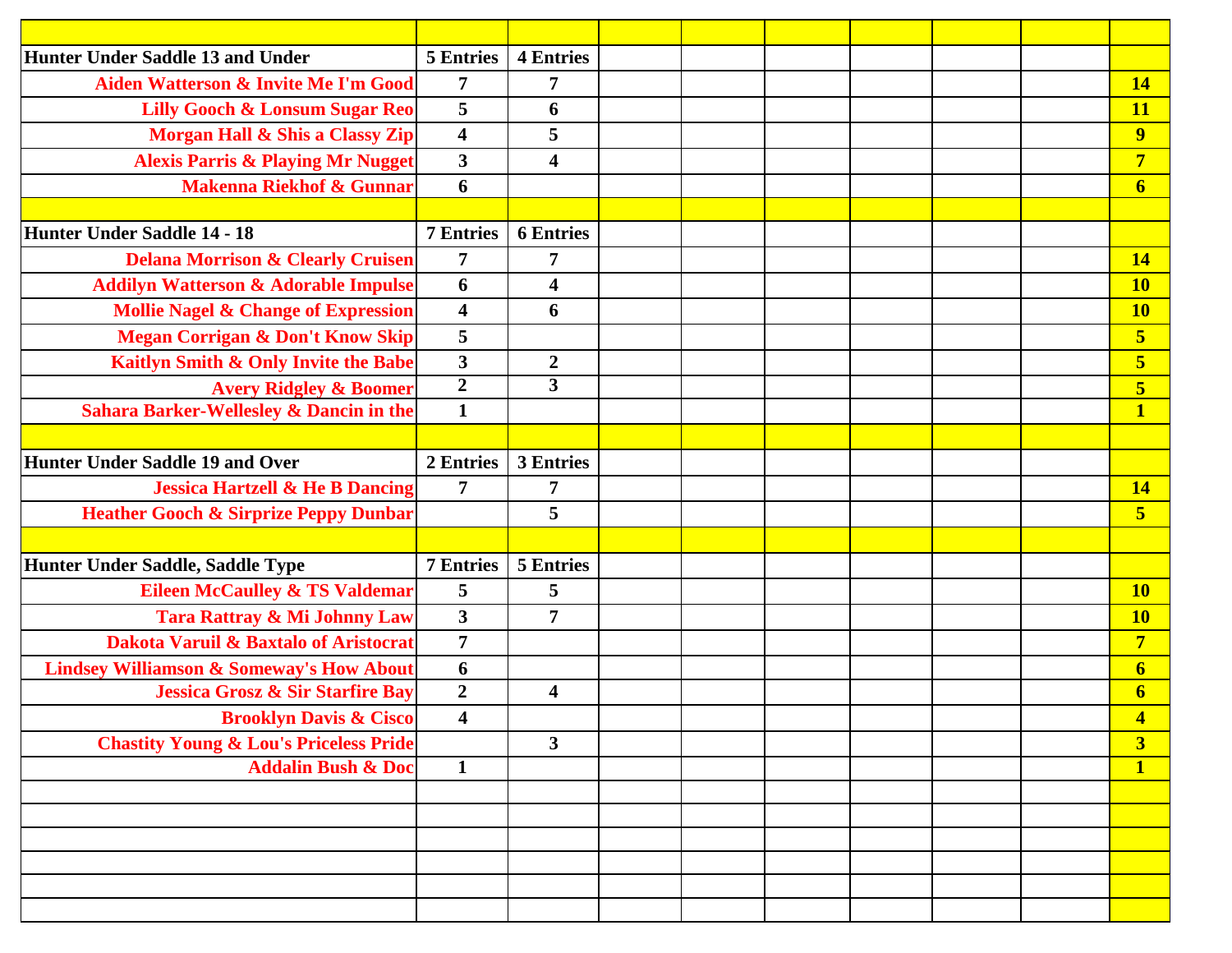| <b>English Equitation 13 and Under</b>             | <b>6</b> Entries        | <b>4 Entries</b>        |  |  |  |                         |
|----------------------------------------------------|-------------------------|-------------------------|--|--|--|-------------------------|
| Aiden Watterson & Invite Me I'm Good               | 7                       | 7                       |  |  |  | <b>14</b>               |
| <b>Lilly Gooch &amp; Lonsum Sugar Reo</b>          | 6                       | 6                       |  |  |  | <b>12</b>               |
| <b>Alexis Parris &amp; Playing Mr Nugget</b>       | 5                       | $\overline{\mathbf{4}}$ |  |  |  | 9                       |
| Morgan Hall & Shis a Classy Zip                    | $\overline{\mathbf{3}}$ | 5                       |  |  |  | $\bf{8}$                |
| <b>Makenna Riekhof &amp; Gunnar</b>                | $\overline{\mathbf{4}}$ |                         |  |  |  | $\overline{\mathbf{4}}$ |
| <b>Brooklyn Davis &amp; Cisco</b>                  | $\overline{2}$          |                         |  |  |  | $\overline{2}$          |
|                                                    |                         |                         |  |  |  |                         |
| <b>English Equitation 14 - 18</b>                  | <b>8 Entries</b>        | <b>6 Entries</b>        |  |  |  |                         |
| <b>Addilyn Watterson &amp; Adorable Impulse</b>    | $\overline{\mathbf{4}}$ | $\overline{7}$          |  |  |  | <b>11</b>               |
| <b>Avery Ridgley &amp; Boomer</b>                  | 5                       | $\overline{\mathbf{4}}$ |  |  |  | $\overline{\mathbf{9}}$ |
| <b>Delana Morrison &amp; Clearly Cruisen</b>       | $\mathbf{3}$            | 5                       |  |  |  | $\bf{8}$                |
| <b>Megan Corrigan &amp; Don't Know Skip</b>        | $\overline{7}$          |                         |  |  |  | $\overline{7}$          |
| <b>Mollie Nagel &amp; Change of Expression</b>     | $\mathbf{1}$            | 6                       |  |  |  | $\overline{7}$          |
| Dakota Varuil & Baxtalo of Aristocrat              | 6                       |                         |  |  |  | $6 \overline{6}$        |
| Kaitlyn Smith & Only Invite the Babe               | $\boldsymbol{2}$        | $\overline{2}$          |  |  |  | $\overline{\mathbf{4}}$ |
| <b>Sahara Barker-Wellesley &amp; Dancin in the</b> | $\mathbf{1}$            |                         |  |  |  | $\mathbf{1}$            |
|                                                    |                         |                         |  |  |  |                         |
| <b>English Equitation 19 and Over</b>              | 2 Entries               | 1 Entry                 |  |  |  |                         |
| <b>Jessica Hartzell &amp; He B Dancing</b>         | $\overline{7}$          | $\overline{7}$          |  |  |  | <b>14</b>               |
|                                                    |                         |                         |  |  |  |                         |
|                                                    |                         |                         |  |  |  |                         |
|                                                    |                         |                         |  |  |  |                         |
|                                                    |                         |                         |  |  |  |                         |
|                                                    |                         |                         |  |  |  |                         |
|                                                    |                         |                         |  |  |  |                         |
|                                                    |                         |                         |  |  |  |                         |
|                                                    |                         |                         |  |  |  |                         |
|                                                    |                         |                         |  |  |  |                         |
|                                                    |                         |                         |  |  |  |                         |
|                                                    |                         |                         |  |  |  |                         |
|                                                    |                         |                         |  |  |  |                         |
|                                                    |                         |                         |  |  |  |                         |
|                                                    |                         |                         |  |  |  |                         |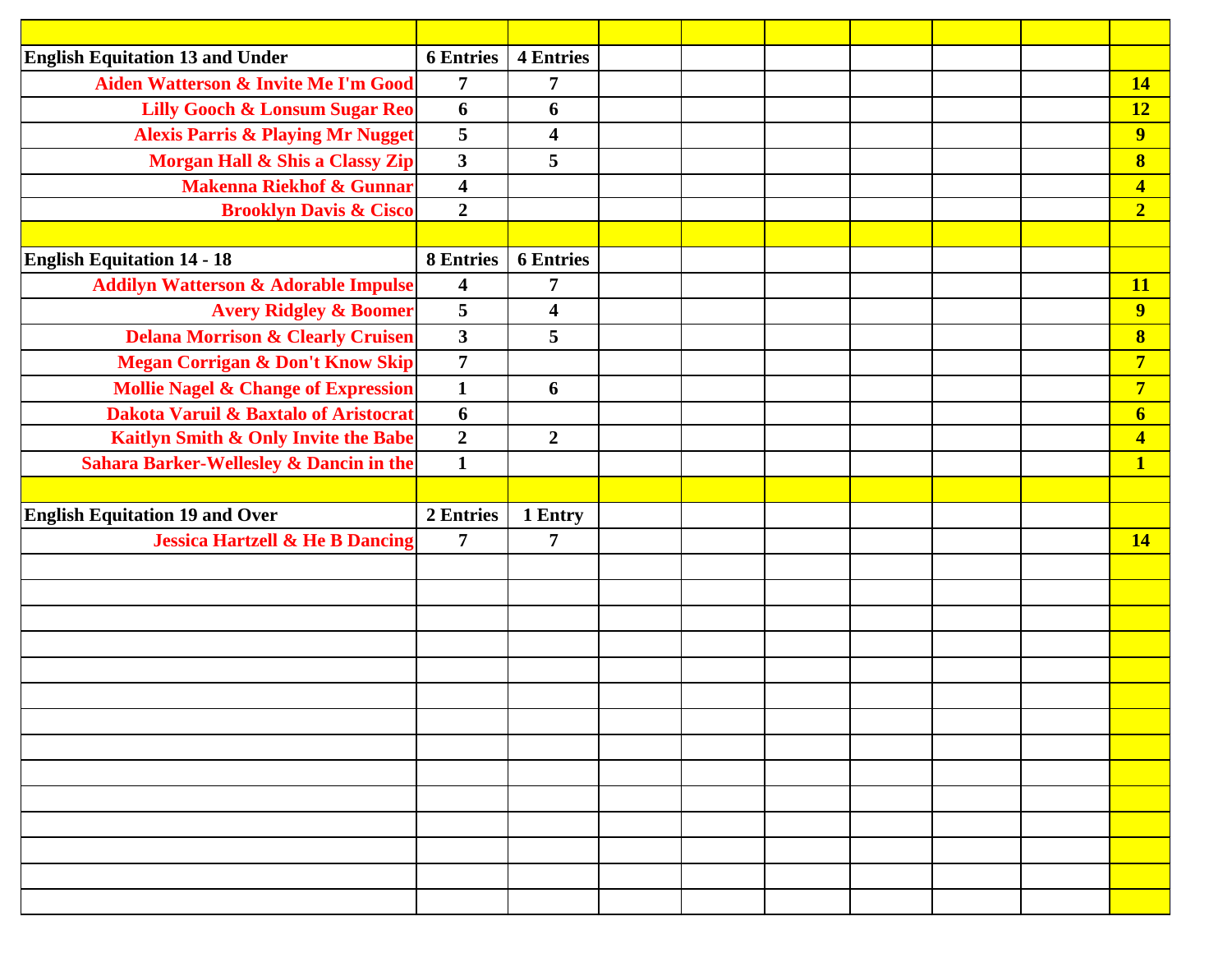| <b>Jack Benny Walk/Trot Western Pleasure</b>     |                         | 14 Entries 15 Entries   |  |  |  |                         |
|--------------------------------------------------|-------------------------|-------------------------|--|--|--|-------------------------|
| <b>Don DeWinter &amp; Smooth N Chocolaty</b>     | $\overline{7}$          | 6                       |  |  |  | 13                      |
| <b>Randy Scheets &amp; Good To Know Im Roan</b>  | 6                       | 5                       |  |  |  | <b>11</b>               |
| <b>Cheto Scheets &amp; Bringin Power</b>         | $\overline{\mathbf{5}}$ | $\overline{\mathbf{4}}$ |  |  |  | $\overline{9}$          |
| <b>Erin Patterson &amp; Startime Vintage</b>     | $\overline{\mathbf{4}}$ | $\boldsymbol{2}$        |  |  |  | $\boldsymbol{6}$        |
| Michelle Barth & Sheza Gal with Style            | $\overline{\mathbf{3}}$ | $\mathbf{1}$            |  |  |  | $\overline{\mathbf{4}}$ |
| <b>Jon Stroebele &amp; Moon</b>                  | $\overline{2}$          | $\mathbf{1}$            |  |  |  | $\overline{\mathbf{3}}$ |
| <b>Steve Wakeman &amp; Time and Story</b>        |                         | $\mathbf{3}$            |  |  |  | $\overline{\mathbf{3}}$ |
| Deanna Aiken & DJ                                | $\mathbf{1}$            | $\mathbf{1}$            |  |  |  | $\overline{2}$          |
| <b>Linda Penfield &amp; Got Moves Like Daddy</b> | $\mathbf{1}$            | $\mathbf{1}$            |  |  |  | $\overline{2}$          |
| Judi Hullinger & Redwood Tyler                   | $\mathbf{1}$            | $\mathbf{1}$            |  |  |  | $\overline{2}$          |
| <b>Melanie Tindall &amp; A Good Kind of Fun</b>  |                         | $\mathbf{1}$            |  |  |  | $\mathbf{1}$            |
| <b>Brooke Nieder &amp; Rose of Windhaven</b>     |                         | $\mathbf{1}$            |  |  |  | $\mathbf{1}$            |
| <b>Cinder Jackson &amp; AJ</b>                   | $\mathbf{1}$            |                         |  |  |  | $\overline{\mathbf{1}}$ |
| <b>Rebecca Tinsley &amp; Jingles Merry Anne</b>  | $\mathbf{1}$            |                         |  |  |  | $\overline{\mathbf{1}}$ |
| <b>Terri DeLouche &amp; Snoopy Rooster</b>       | $\mathbf{1}$            |                         |  |  |  | $\mathbf{1}$            |
| Kate Engemann & Boarn Royal                      | $\mathbf{1}$            |                         |  |  |  | $\overline{\mathbf{1}}$ |
|                                                  |                         |                         |  |  |  |                         |
| Walk/Whoa Western Pleasure 9 and Under           | <b>5 Entries</b>        | <b>9 Entries</b>        |  |  |  |                         |
| <b>Ellie Dick &amp; Levi SquarePants</b>         | $\overline{7}$          | $\overline{\mathbf{4}}$ |  |  |  | <b>11</b>               |
| <b>Colton Patterson &amp; Startime Vintage</b>   | 6                       | $\boldsymbol{2}$        |  |  |  | $\overline{\mathbf{8}}$ |
| <b>Aspen Hibdon &amp; An Impulsive Tale</b>      | 5                       | $\mathbf{1}$            |  |  |  | $\boldsymbol{6}$        |
| Ayla Faler & Po Psydonn                          | $\overline{\mathbf{4}}$ | $\mathbf{1}$            |  |  |  | $\overline{\mathbf{5}}$ |
| <b>Maggie Schroeder &amp; Jassirah</b>           | $\mathbf{3}$            | $\mathbf{1}$            |  |  |  | $\overline{\mathbf{4}}$ |
|                                                  |                         |                         |  |  |  |                         |
|                                                  |                         |                         |  |  |  |                         |
|                                                  |                         |                         |  |  |  |                         |
|                                                  |                         |                         |  |  |  |                         |
|                                                  |                         |                         |  |  |  |                         |
|                                                  |                         |                         |  |  |  |                         |
|                                                  |                         |                         |  |  |  |                         |
|                                                  |                         |                         |  |  |  |                         |
|                                                  |                         |                         |  |  |  |                         |
|                                                  |                         |                         |  |  |  |                         |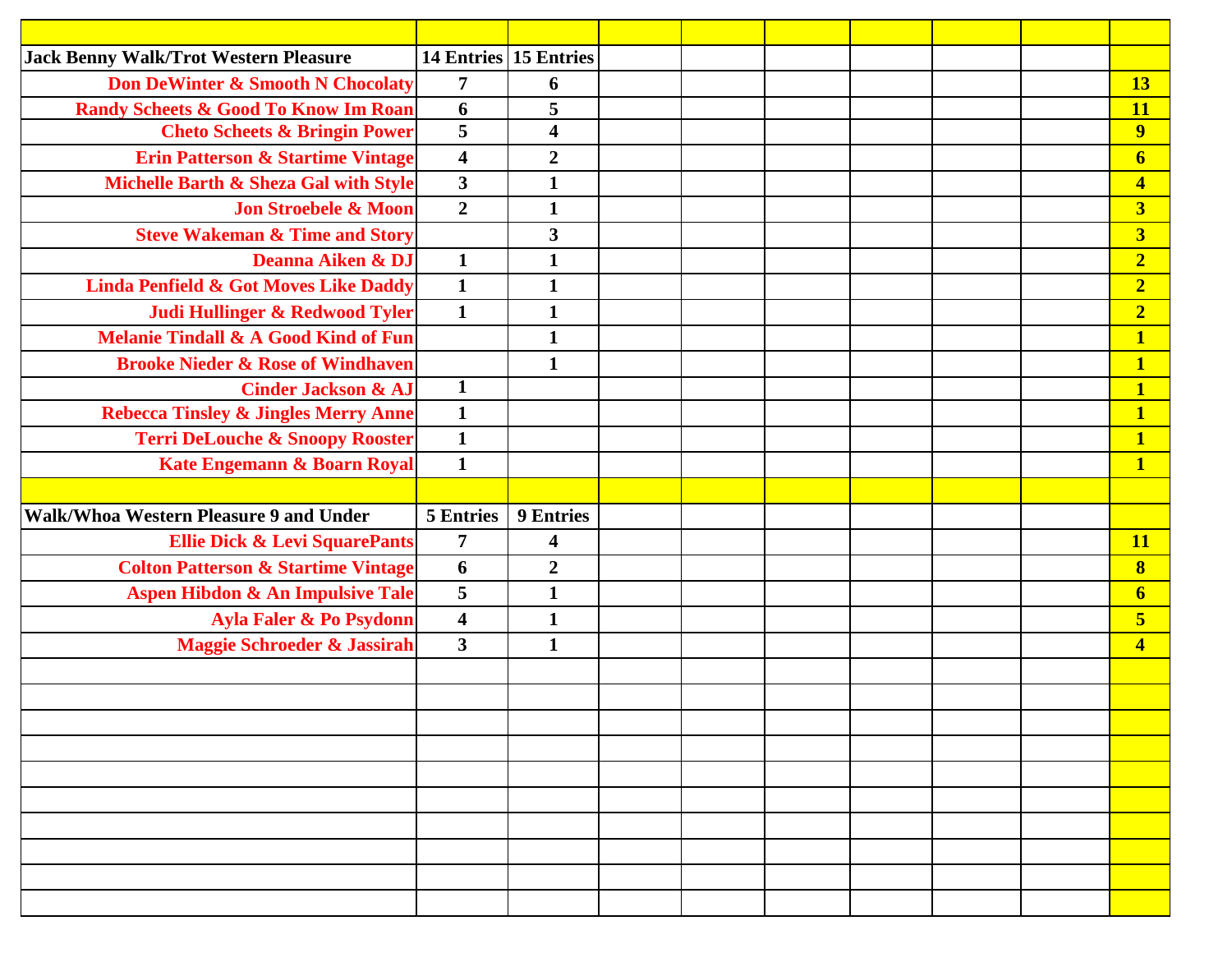| <b>Walk/Trot Western Pleasure 11 and Under</b>   | <b>9 Entries</b>        | <b>9 Entries</b>        |  |  |  |                                          |
|--------------------------------------------------|-------------------------|-------------------------|--|--|--|------------------------------------------|
| <b>Piper Engelbrecht &amp; Stole This Chip</b>   | 6                       | $\overline{7}$          |  |  |  | 13                                       |
| <b>Emma Sherry &amp; Driften Dowdy Doll</b>      | $\overline{7}$          | 5                       |  |  |  | 12                                       |
| <b>Tyson Smith &amp; Hints Hot An Radical</b>    | $\mathbf{3}$            | 6                       |  |  |  | $\overline{\mathbf{9}}$                  |
| Jorja Brandt & Got Moves Like Daddy              | $\overline{\mathbf{4}}$ | $\overline{\mathbf{4}}$ |  |  |  | $\bf{8}$                                 |
| <b>Addi Cassil &amp; A Cool Time To Shine</b>    | 5                       |                         |  |  |  | $\overline{\mathbf{5}}$                  |
| Hannah Gooch & Zip Dakota Dun Bar                | $\overline{2}$          | $\boldsymbol{2}$        |  |  |  | $\overline{\mathbf{4}}$                  |
| <b>Avery Lysaght &amp; Good Four You</b>         |                         | $\overline{\mathbf{3}}$ |  |  |  | $\overline{\mathbf{3}}$                  |
| <b>Alivia Combs &amp; HRR Diamond Lady</b>       | $\mathbf{1}$            | $\mathbf{1}$            |  |  |  | $\overline{2}$                           |
| <b>Gracie Carter &amp; Zipped On Impulse</b>     | $\mathbf{1}$            |                         |  |  |  | $\mathbf{1}$                             |
| <b>Mackinzie Hall &amp; Spotty</b>               | $\mathbf{1}$            |                         |  |  |  | $\mathbf{1}$                             |
| Kirby Shanks & A Good Kind of Fun                |                         | $\mathbf{1}$            |  |  |  | $\overline{\mathbf{1}}$                  |
|                                                  |                         |                         |  |  |  |                                          |
| <b>Walk/Trot Western Pleasure 12 - 18</b>        | <b>5 Entries</b>        | <b>6 Entries</b>        |  |  |  |                                          |
| <b>Cerissa Holsey &amp; Got Moves Like Daddy</b> | 6                       | 6                       |  |  |  | <b>12</b>                                |
| <b>Logan Neer &amp; Fancy Miss Moon Zippa</b>    | $\overline{7}$          | $\boldsymbol{2}$        |  |  |  | 9                                        |
| <b>Rilyn Bewbow &amp; She's a Chip of Chase</b>  | $\overline{\mathbf{4}}$ | $\overline{\mathbf{3}}$ |  |  |  | $\overline{7}$                           |
| Katilynn Hansen & Gold Is Epic                   |                         | 5                       |  |  |  | 5                                        |
| <b>Bailie Julien &amp; I'm Impeccable</b>        | $\mathbf{3}$            |                         |  |  |  | $\overline{\mathbf{3}}$                  |
|                                                  |                         |                         |  |  |  |                                          |
| <b>Walk/Trot Western Pleasure 19 &amp; Over</b>  | <b>8 Entries</b>        | <b>16 Entries</b>       |  |  |  |                                          |
| <b>Audra Dick &amp; LOPEINLIKEILIKEIT</b>        | 6                       | 6                       |  |  |  | <b>12</b>                                |
| <b>Randy Scheets &amp; Good To Know Im Roan</b>  | 7                       | $\mathbf{1}$            |  |  |  | $\bf{8}$                                 |
| <b>Whitney Smith &amp; Hints Hot An Radical</b>  | $\mathbf{1}$            | $\overline{7}$          |  |  |  | $\bf{8}$                                 |
| Michelle Barth & Sheza Gal with Style            | 5                       | $\boldsymbol{2}$        |  |  |  | $\overline{7}$                           |
| <b>Cheto Scheets &amp; Bringin Power</b>         | 4                       | $\mathbf{1}$            |  |  |  | 5                                        |
| <b>Pam Morrison &amp; The Perfect Win</b>        |                         | C                       |  |  |  | $\overline{\phantom{0}}$<br>$\mathbf{c}$ |
| <b>Steve Wakeman &amp; Time and Story</b>        |                         | 4                       |  |  |  | $\overline{\mathbf{4}}$                  |
| <b>Tiffany Sherry &amp; Driften Dowdy Doll</b>   | 3 <sup>1</sup>          | $\mathbf{1}$            |  |  |  | $\overline{\mathbf{4}}$                  |
| <b>Linda Penfield &amp; Got Moves Like Daddy</b> | $\overline{2}$          | $\mathbf{1}$            |  |  |  | $\overline{\mathbf{3}}$                  |
| Judi Hullinger & Redwood Tyler                   | $\mathbf{1}$            | $\mathbf{1}$            |  |  |  | $\overline{2}$                           |
| <b>Melanie Tindall &amp; A Good Kind of Fun</b>  |                         | $\mathbf{1}$            |  |  |  | $\mathbf{1}$                             |
| Danielle Young & An Impulsive Tale               |                         | $\mathbf{1}$            |  |  |  | $\mathbf{1}$                             |
| <b>Lacy Shanks &amp; Heza Dynamic Asset</b>      |                         | $\mathbf{1}$            |  |  |  | $\mathbf{1}$                             |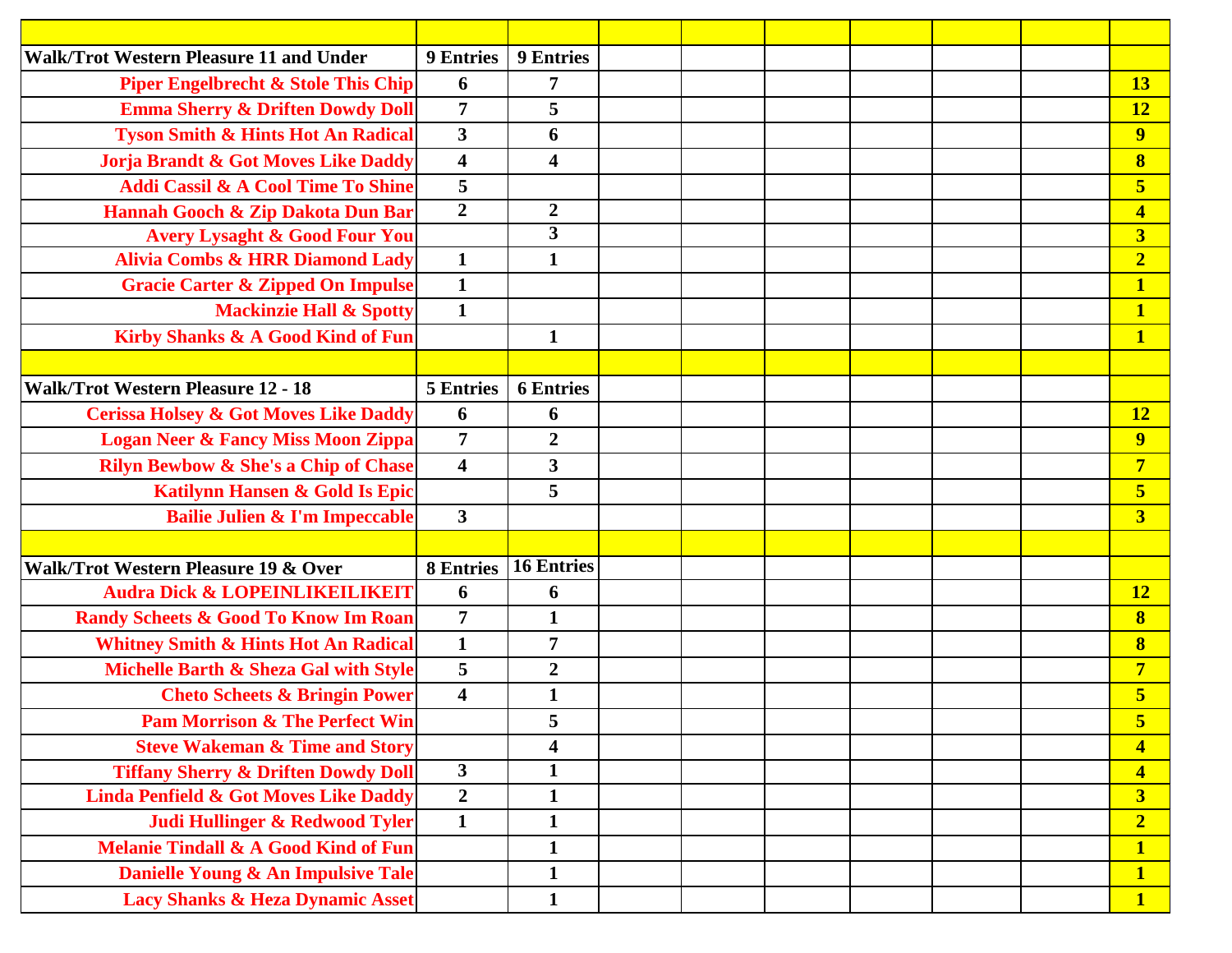| Walk/Trot Western Pleasure, Saddle Type          |                         | 11 Entries 12 Entries   |  |  |  |                         |
|--------------------------------------------------|-------------------------|-------------------------|--|--|--|-------------------------|
| <b>Jon Stroebele &amp; Moon</b>                  | 6                       | $\overline{7}$          |  |  |  | 13                      |
| <b>Erin Patterson &amp; Grand Theft Auto</b>     | $\overline{7}$          | $\overline{\mathbf{3}}$ |  |  |  | <b>10</b>               |
| <b>Kenley Wessel &amp; Tiger Down</b>            | $\overline{\mathbf{4}}$ | 6                       |  |  |  | <b>10</b>               |
| <b>Rebecca Tinsley &amp; Jingles Merry Anne</b>  | $\boldsymbol{2}$        | 5                       |  |  |  | $\overline{7}$          |
| <b>Bryli Delashmutt &amp; Khysus Rio Legacy</b>  | $\mathbf{3}$            | $\overline{\mathbf{4}}$ |  |  |  | $\overline{7}$          |
| Dakota Varuil & Diana Keeper of the Moon         | $\overline{5}$          |                         |  |  |  | 5                       |
| Tori O'Dell & Ibn Trojan                         | $\mathbf{1}$            | $\mathbf{1}$            |  |  |  | $\overline{2}$          |
| <b>Kymber Dye &amp; Trojans DeeJ</b>             | $\mathbf{1}$            | $\mathbf{1}$            |  |  |  | $\overline{2}$          |
| <b>Karliegh Tevis &amp; Ginger Snappy Bee</b>    | $\mathbf{1}$            |                         |  |  |  | 1                       |
| <b>Todd Antisdel &amp; Naked Pale Face Woman</b> | $\mathbf{1}$            |                         |  |  |  | $\mathbf{1}$            |
| <b>Addelin Bush &amp; Jassirah</b>               | $\mathbf{1}$            |                         |  |  |  | $\mathbf{1}$            |
| <b>Chastity Young &amp; Cash Money Talks</b>     |                         | $\mathbf{1}$            |  |  |  | $\mathbf{1}$            |
|                                                  |                         |                         |  |  |  |                         |
| <b>Western Pleasure, Pony, Open</b>              | <b>4 Entries</b>        | <b>5 Entries</b>        |  |  |  |                         |
| <b>Faith Engemann &amp; Macs Precious One</b>    | 7                       | 7                       |  |  |  | <b>14</b>               |
| <b>Lilly Gooch &amp; Northern Lights</b>         | 6                       | 4                       |  |  |  | <b>10</b>               |
| <b>Hannah Gooch &amp; Southern Delight</b>       | $\overline{\mathbf{4}}$ | 6                       |  |  |  | <b>10</b>               |
| <b>Maverick Smith &amp; Maximus</b>              | 5                       | $\mathbf{3}$            |  |  |  | $\boldsymbol{8}$        |
| <b>Mackinzie Hall &amp; Spotty</b>               |                         | 5                       |  |  |  | 5                       |
|                                                  |                         |                         |  |  |  |                         |
| <b>Walk/Trot Western Pleasure</b>                | <b>6</b> Entries        | <b>13 Entries</b>       |  |  |  |                         |
| Michelle Barth & Sheza Gal with Style            | $\overline{7}$          | 5                       |  |  |  | <b>12</b>               |
| <b>Randy Scheets &amp; Good To Know Im Roan</b>  | 6                       | 3                       |  |  |  | $\overline{9}$          |
| <b>Cheto Scheets &amp; Bringin Power</b>         | $\overline{\mathbf{4}}$ | $\overline{\mathbf{4}}$ |  |  |  | $\bf{8}$                |
| <b>Steve Wakeman &amp; Time and Story</b>        |                         | $\overline{7}$          |  |  |  | $\overline{7}$          |
| <b>Rebecca Tinsley &amp; Jingles Merry Anne</b>  | 3                       | 1                       |  |  |  | $\overline{\mathbf{4}}$ |
| Tori O'Dell & Ibn Trojan                         | $\overline{2}$          | $\mathbf{1}$            |  |  |  | $\overline{\mathbf{3}}$ |
| Danielle Young & An Impulsive Tale               |                         | $\boldsymbol{2}$        |  |  |  | $\overline{2}$          |
| <b>Melanie Tindall &amp; A Good Kind of Fun</b>  |                         | $\mathbf{1}$            |  |  |  | $\mathbf{1}$            |
|                                                  |                         |                         |  |  |  |                         |
|                                                  |                         |                         |  |  |  |                         |
|                                                  |                         |                         |  |  |  |                         |
|                                                  |                         |                         |  |  |  |                         |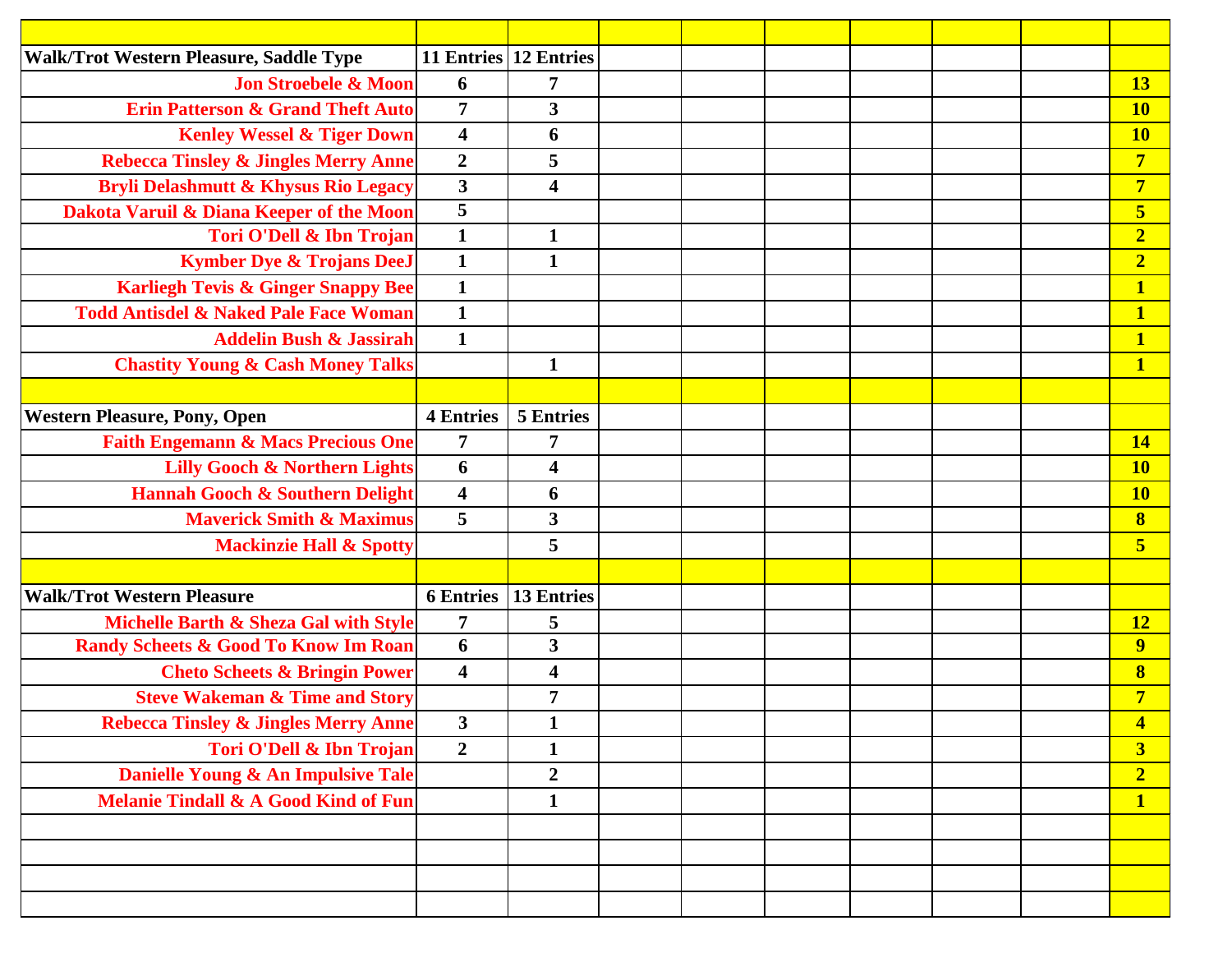| <b>Western Pleasure 13 and Under</b>               | <b>4 Entries</b>        | <b>4 Entries</b>        |  |  |  |                         |
|----------------------------------------------------|-------------------------|-------------------------|--|--|--|-------------------------|
| Aiden Watterson & Invite Me I'm Good               | 7                       | $\overline{7}$          |  |  |  | <b>14</b>               |
| <b>Lilly Gooch &amp; Lonsum Sugar Reo</b>          | 6                       | 6                       |  |  |  | <b>12</b>               |
| <b>Alexis Parris &amp; Playing Mr Nugget</b>       | $\overline{\mathbf{4}}$ | $\overline{\mathbf{4}}$ |  |  |  | $\bf{8}$                |
| <b>Morgan Hall &amp; Penny</b>                     |                         | 5                       |  |  |  | $\overline{\mathbf{5}}$ |
| <b>Makenna Riekhof &amp; Gunnar</b>                | $5\overline{)}$         |                         |  |  |  | $5\overline{)}$         |
|                                                    |                         |                         |  |  |  |                         |
| <b>Western Pleasure 14 - 18</b>                    | <b>8 Entries</b>        | <b>7 Entries</b>        |  |  |  |                         |
| <b>Addilyn Watterson &amp; Adorable Impulse</b>    | 6                       | $\overline{7}$          |  |  |  | <b>13</b>               |
| <b>Delana Morrison &amp; Clearly Cruisen</b>       | 5                       | 6                       |  |  |  | <b>11</b>               |
| <b>Mollie Nagel &amp; Change of Expression</b>     | $\overline{\mathbf{4}}$ | 5                       |  |  |  | $\overline{9}$          |
| <b>Megan Corrigan &amp; Don't Know Skip</b>        | $\overline{7}$          |                         |  |  |  | $\overline{7}$          |
| Kaitlyn Smith & Only Invite the Babe               | $\mathbf{3}$            | $\overline{2}$          |  |  |  | $\overline{\mathbf{5}}$ |
| <b>Avery Ridgley &amp; Boomer</b>                  | $\mathbf{1}$            | 3                       |  |  |  | $\overline{\mathbf{4}}$ |
| <b>Logan Randall &amp; Budding Potential</b>       | $\boldsymbol{2}$        | $\mathbf{1}$            |  |  |  | $\overline{\mathbf{3}}$ |
| <b>Sahara Barker-Wellesley &amp; Dancin in the</b> | $\mathbf{1}$            |                         |  |  |  | $\mathbf{1}$            |
|                                                    |                         |                         |  |  |  |                         |
| <b>Western Pleasure 19 and Over</b>                | <b>4 Entries</b>        | <b>6 Entries</b>        |  |  |  |                         |
| <b>Jessica Hartzell &amp; He B Dancing</b>         | 6                       | 6                       |  |  |  | <b>12</b>               |
| <b>Don DeWinter &amp; Smooth N Chocolaty</b>       | 5                       | $\overline{7}$          |  |  |  | <b>12</b>               |
| Danielle Young & An Impulsive Tale                 | $\overline{\mathbf{4}}$ |                         |  |  |  | $\overline{\mathbf{4}}$ |
|                                                    |                         |                         |  |  |  |                         |
| Western Pleasure, Saddle Type, Open                | <b>4 Entries</b>        | <b>4 Entries</b>        |  |  |  |                         |
| <b>Jessica Grosz &amp; Sir Starfire Bay</b>        | $\overline{7}$          | 6                       |  |  |  | <b>13</b>               |
| Tara Rattray & Mi Johnny Law                       | 5                       | $\overline{7}$          |  |  |  | <b>12</b>               |
| <b>Dakota Varuil &amp; Baxtalo of Aristocrat</b>   | 6                       |                         |  |  |  | $\overline{\mathbf{6}}$ |
| <b>Chastity Young &amp; Lou's Priceless Pride</b>  |                         | $5\phantom{.0}$         |  |  |  | $\overline{\mathbf{5}}$ |
| <b>Brooke Nieder &amp; Rose of Windhaven</b>       |                         | 4                       |  |  |  | $\overline{\mathbf{4}}$ |
| <b>Brooklyn Davis &amp; Cisco</b>                  | $\overline{\mathbf{4}}$ |                         |  |  |  | $\overline{\mathbf{4}}$ |
|                                                    |                         |                         |  |  |  |                         |
|                                                    |                         |                         |  |  |  |                         |
|                                                    |                         |                         |  |  |  |                         |
|                                                    |                         |                         |  |  |  |                         |
|                                                    |                         |                         |  |  |  |                         |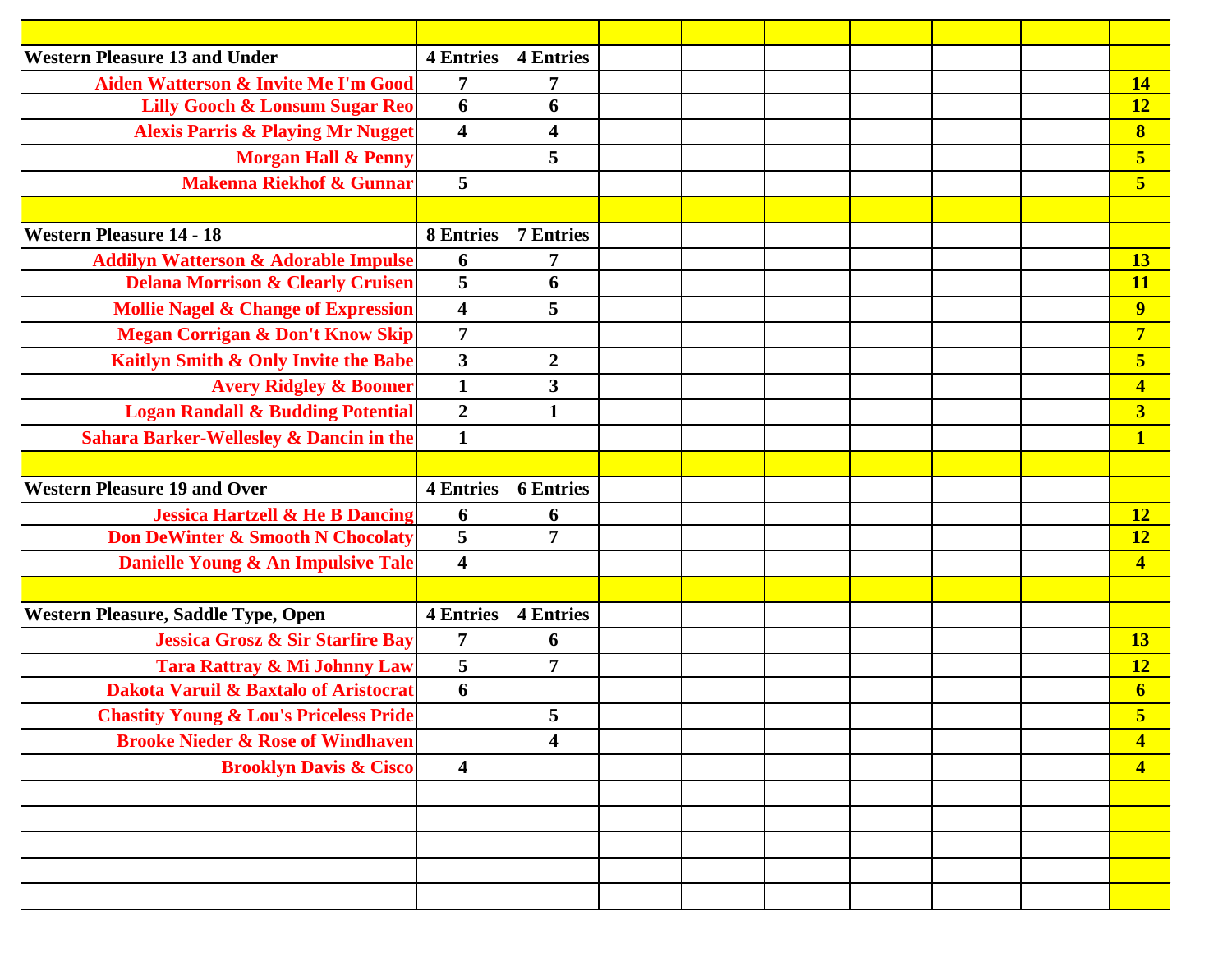| <b>Open Western Pleasure</b>                    | <b>9 Entries</b>        | <b>4 Entries</b>        |  |  |  |                         |
|-------------------------------------------------|-------------------------|-------------------------|--|--|--|-------------------------|
| <b>Aiden Watterson &amp; Invite Me I'm Good</b> | 7                       | 5                       |  |  |  | 12                      |
| <b>Don DeWinter &amp; Smooth N Chocolaty</b>    | $\overline{\mathbf{4}}$ | 7                       |  |  |  | <b>11</b>               |
| <b>Addilyn Watterson &amp; Adorable Impulse</b> | 6                       | 4                       |  |  |  | <b>10</b>               |
| <b>Jessica Grosz &amp; Sir Starfire Bay</b>     | $\mathbf{1}$            | 6                       |  |  |  | $\overline{7}$          |
| <b>Jessica Hartzell &amp; He B Dancing</b>      | $\mathbf{3}$            |                         |  |  |  | $\overline{\mathbf{3}}$ |
| <b>Lilly Gooch &amp; Lonsum Sugar Reo</b>       | $\boldsymbol{2}$        |                         |  |  |  | $\overline{2}$          |
| Kaitlyn Smith & Only Invite the Babe            | $\mathbf{1}$            |                         |  |  |  | $\overline{\mathbf{1}}$ |
| Morgan Hall & Shis a Classy Zip                 | $\mathbf{1}$            |                         |  |  |  | $\mathbf{1}$            |
|                                                 |                         |                         |  |  |  |                         |
| Walk-Whoa 9 and Under Eq/Horsemanship           | <b>5 Entries</b>        | <b>9 Entries</b>        |  |  |  |                         |
| <b>Colton Patterson &amp; Startime Vintage</b>  | 6                       | 6                       |  |  |  | <b>12</b>               |
| <b>Aspen Hibdon &amp; An Impulsive Tale</b>     | $\overline{7}$          | $\boldsymbol{2}$        |  |  |  | 9                       |
| <b>Ellie Dick &amp; Levi SquarePants</b>        | $\overline{\mathbf{4}}$ | 5                       |  |  |  | $\overline{9}$          |
| Ayla Faler & Po Psydonn                         | $\overline{\mathbf{3}}$ | $\overline{\mathbf{4}}$ |  |  |  | $\overline{7}$          |
| <b>Maggie Schroeder &amp; Jassirah</b>          | 5                       | $\mathbf{1}$            |  |  |  | $6 \overline{6}$        |
|                                                 |                         |                         |  |  |  |                         |
| Walk/Trot Horsemanship 11 and Under             |                         | 12 Entries 12 Entries   |  |  |  |                         |
| <b>Faith Engemann &amp; Macs Precious One</b>   | $\overline{7}$          | 6                       |  |  |  | <b>13</b>               |
| <b>Emma Sherry &amp; Driften Dowdy Doll</b>     | 6                       | 7                       |  |  |  | 13                      |
| <b>Piper Engelbrecht &amp; Stole This Chip</b>  | 5                       | 5                       |  |  |  | <b>10</b>               |
| <b>Maverick Smith &amp; Maximus</b>             | $\mathbf{3}$            | 3                       |  |  |  | $6 \overline{6}$        |
| <b>Kenley Wessel &amp; Tiger Down</b>           | $\overline{\mathbf{4}}$ | $\mathbf{1}$            |  |  |  | 5                       |
| <b>Michaela Treece &amp; Frosty</b>             | $\overline{2}$          | $\boldsymbol{2}$        |  |  |  | $\overline{\mathbf{4}}$ |
| <b>Kymber Dye &amp; Trojans DeeJ</b>            | $\mathbf{1}$            | $\mathbf{1}$            |  |  |  | $\overline{\mathbf{2}}$ |
| <b>Tyson Smith &amp; Hints Hot An Radical</b>   | $\mathbf{1}$            | $\mathbf{1}$            |  |  |  | $\overline{2}$          |
| Hannah Gooch & Zip Dakota Dun Bar               | $\mathbf{1}$            | $\mathbf{1}$            |  |  |  | $\overline{2}$          |
| <b>Gracie Carter &amp; Zipped On Impulse</b>    | $\mathbf{1}$            |                         |  |  |  |                         |
| <b>Alivia Combs &amp; HRR Diamond Lady</b>      | $\mathbf{1}$            |                         |  |  |  | $\mathbf{1}$            |
| <b>Addi Cassil &amp; A Cool Time To Shine</b>   | $\mathbf{1}$            |                         |  |  |  | $\mathbf{1}$            |
| <b>Kirby Shanks &amp; Heza Dynamic Asset</b>    |                         | $\mathbf{1}$            |  |  |  | $\mathbf{1}$            |
| <b>Mackinzie Hall &amp; Spotty</b>              |                         | $\mathbf{1}$            |  |  |  | $\mathbf{1}$            |
|                                                 |                         |                         |  |  |  |                         |
|                                                 |                         |                         |  |  |  |                         |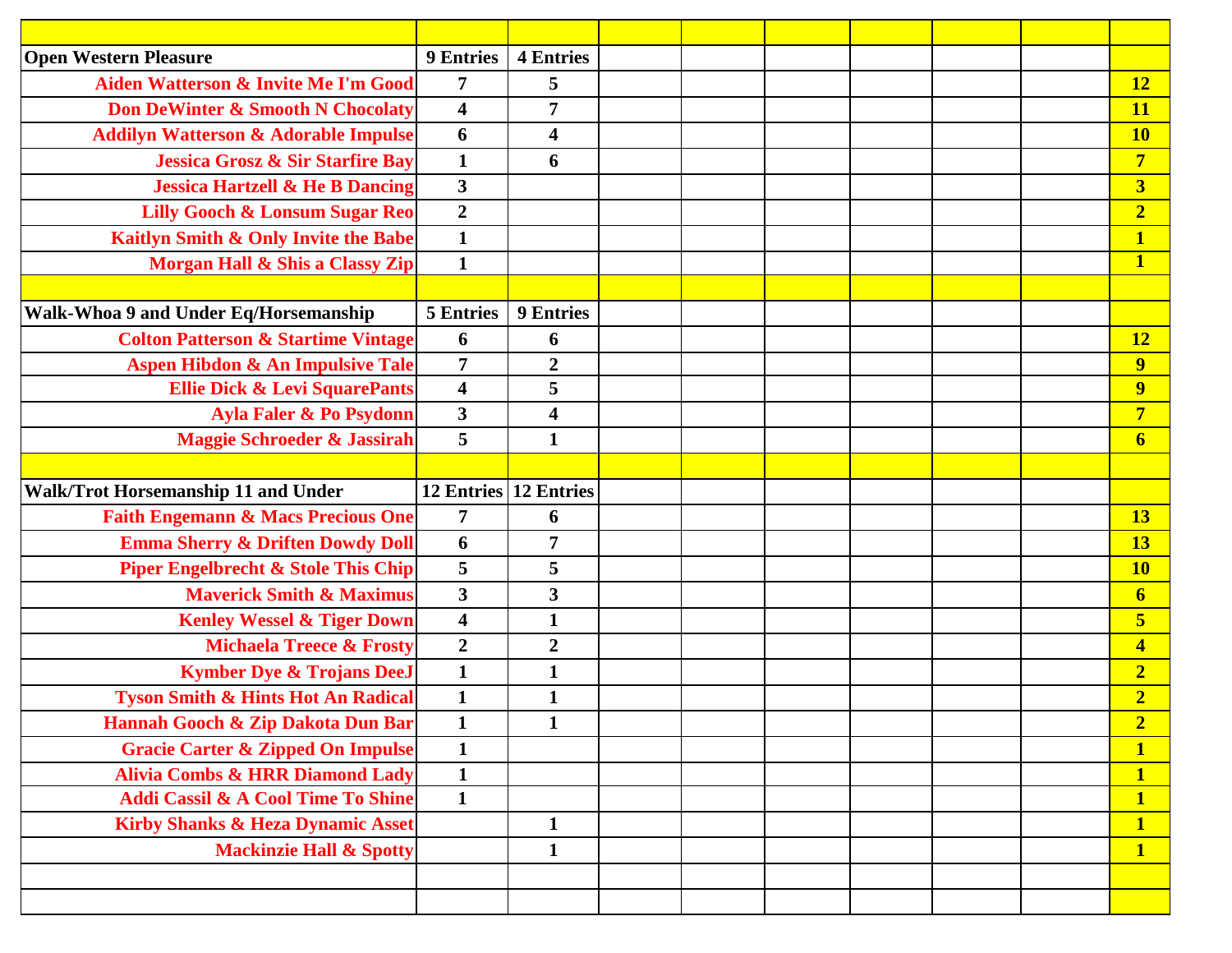| <b>Walk/Trot Horsemanship 12 - 18</b>            | <b>6 Entries</b>        | <b>10 Entries</b>       |  |  |  |                         |
|--------------------------------------------------|-------------------------|-------------------------|--|--|--|-------------------------|
| <b>Logan Neer &amp; Fancy Miss Moon Zippa</b>    | 6                       | $\overline{2}$          |  |  |  | $\bf{8}$                |
| Dakota Varuil & Diana Keeper of the Moon         | $\overline{7}$          |                         |  |  |  | $\overline{7}$          |
| Bryli Delashmutt & Khysus Rio Legacy             | 5                       | $\mathbf{1}$            |  |  |  | $\overline{\mathbf{6}}$ |
| <b>Katilynn Hansen &amp; Gold Is Epic</b>        |                         | 5                       |  |  |  | 5                       |
| <b>Ashlyn Derowitsch &amp; Aurora</b>            | $\overline{\mathbf{4}}$ |                         |  |  |  | $\overline{\mathbf{4}}$ |
| <b>Ashlee Cassil &amp; Golden Probability</b>    |                         | $\overline{\mathbf{3}}$ |  |  |  | $\overline{\mathbf{3}}$ |
| <b>Lilly Gooch &amp; Northern Lights</b>         | $\overline{2}$          | $\mathbf{1}$            |  |  |  | $\overline{\mathbf{3}}$ |
| <b>Rilyn Bewbow &amp; She's a Chip of Chase</b>  |                         | $\mathbf{1}$            |  |  |  | $\mathbf{1}$            |
|                                                  |                         |                         |  |  |  |                         |
| Walk/Trot Horsemanship 19 & Over                 | <b>7 Entries</b>        | <b>15 Entries</b>       |  |  |  |                         |
| <b>Tiffany Sherry &amp; Driften Dowdy Doll</b>   | $\overline{7}$          | $\overline{7}$          |  |  |  | <b>14</b>               |
| <b>Audra Dick &amp; LOPEINLIKEILIKEIT</b>        | 6                       | $\mathbf{1}$            |  |  |  | $\overline{7}$          |
| <b>Teresa Ulbrich &amp; Tee J OTS Gem</b>        | 5                       |                         |  |  |  | 5                       |
| Tori O'Dell & Ibn Trojan                         | $\overline{\mathbf{4}}$ | $\mathbf{1}$            |  |  |  | 5                       |
| <b>Melanie Tindall &amp; A Good Kind of Fun</b>  |                         | 5                       |  |  |  | 5                       |
| <b>Linda Penfield &amp; Got Moves Like Daddy</b> | $\overline{\mathbf{3}}$ | $\mathbf{1}$            |  |  |  | $\overline{\mathbf{4}}$ |
| Judi Hullinger & Redwood Tyler                   | $\boldsymbol{2}$        | $\mathbf{1}$            |  |  |  | $\overline{\mathbf{3}}$ |
| <b>Alyssa Clark &amp; Mac</b>                    | $\mathbf{1}$            | $\mathbf{1}$            |  |  |  | $\overline{2}$          |
| Michelle Barth & Sheza Gal with Style            |                         | $\boldsymbol{2}$        |  |  |  | $\overline{2}$          |
| <b>Rebecca Tinsley &amp; Jingles Merry Anne</b>  |                         | $\mathbf{1}$            |  |  |  | $\overline{\mathbf{1}}$ |
| <b>Whitney Smith &amp; Hints Hot An Radical</b>  |                         | $\mathbf{1}$            |  |  |  | $\mathbf{1}$            |
|                                                  |                         |                         |  |  |  |                         |
| Horsemanship 13 and Under                        | <b>5 Entries</b>        | <b>4 Entries</b>        |  |  |  |                         |
| Aiden Watterson & Invite Me I'm Good             | 7                       | 5                       |  |  |  | <b>12</b>               |
| <b>Lilly Gooch &amp; Lonsum Sugar Reo</b>        | $\overline{\mathbf{4}}$ | $\overline{7}$          |  |  |  | <b>11</b>               |
| <b>Alexis Parris &amp; Playing Mr Nugget</b>     | $\overline{\mathbf{3}}$ | $\overline{\mathbf{4}}$ |  |  |  | $\overline{7}$          |
| <b>Makenna Riekhof &amp; Gunnar</b>              | 6                       |                         |  |  |  | $6 \overline{6}$        |
| <b>Morgan Hall &amp; Penny</b>                   |                         | 6                       |  |  |  | $\boldsymbol{6}$        |
| <b>Brooklyn Davis &amp; Cisco</b>                | 5                       |                         |  |  |  | $\overline{\mathbf{5}}$ |
|                                                  |                         |                         |  |  |  |                         |
|                                                  |                         |                         |  |  |  |                         |
|                                                  |                         |                         |  |  |  |                         |
|                                                  |                         |                         |  |  |  |                         |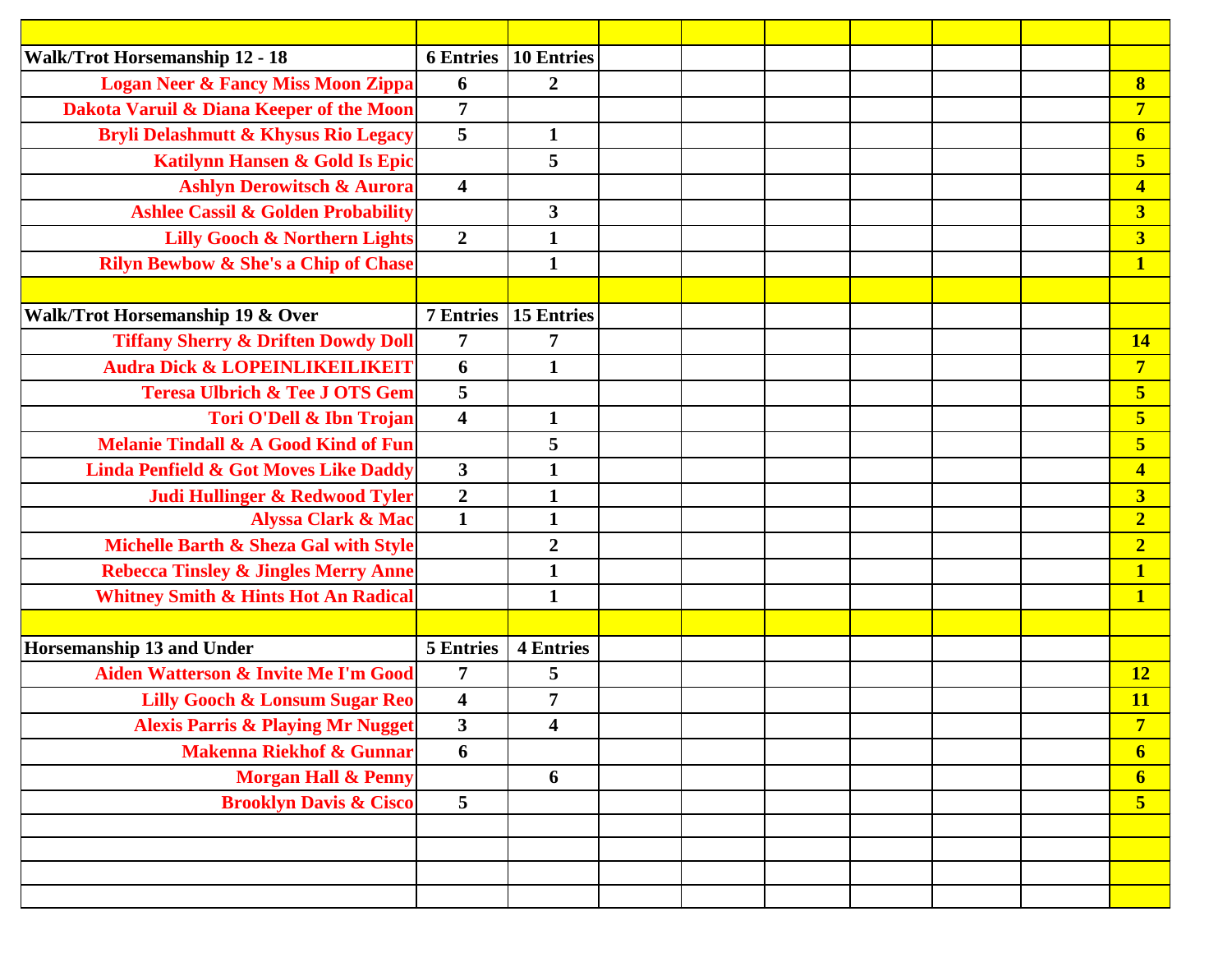| Horsemanship 14 - 18                               | <b>10 Entries</b> 7 Entries |                         |  |  |  |                         |
|----------------------------------------------------|-----------------------------|-------------------------|--|--|--|-------------------------|
| <b>Addilyn Watterson &amp; Adorable Impulse</b>    | 6                           | 6                       |  |  |  | <b>12</b>               |
| <b>Mollie Nagel &amp; Change of Expression</b>     | $\overline{7}$              | $\mathbf{1}$            |  |  |  | $\bf{8}$                |
| <b>Delana Morrison &amp; Clearly Cruisen</b>       | $\mathbf{1}$                | $\overline{7}$          |  |  |  | $\bf{8}$                |
| Kaitlyn Smith & Only Invite the Babe               | $\overline{2}$              | 5                       |  |  |  | $\overline{7}$          |
| <b>Logan Randall &amp; Budding Potential</b>       | $\mathbf{3}$                | 3                       |  |  |  | $\boldsymbol{6}$        |
| <b>Avery Ridgley &amp; Boomer</b>                  | $\overline{\mathbf{4}}$     | $\overline{2}$          |  |  |  | $\overline{\mathbf{6}}$ |
| Ashlyn Igo & Richochet Miss Peppy                  | $\overline{\mathbf{5}}$     |                         |  |  |  | $\overline{\mathbf{5}}$ |
| <b>Vivian Maxwell &amp; Sir Black Brimmerton</b>   | $\mathbf{1}$                |                         |  |  |  | $\mathbf{1}$            |
| Dakota Varuil & Baxtalo of Aristocrat              | $\mathbf{1}$                |                         |  |  |  | $\overline{\mathbf{1}}$ |
| <b>Sahara Barker-Wellesley &amp; Dancin in the</b> | $\mathbf{1}$                |                         |  |  |  | $\mathbf{1}$            |
|                                                    |                             |                         |  |  |  |                         |
| Horsemanship 19 and Over                           | <b>7 Entries</b>            | <b>7 Entries</b>        |  |  |  |                         |
| <b>Erin Patterson &amp; Startime Vintage</b>       | 6                           | 7                       |  |  |  | 13                      |
| Don DeWinter & Smooth N Chocolaty                  | $\overline{7}$              | $\overline{\mathbf{4}}$ |  |  |  | <b>11</b>               |
| <b>Jessica Hartzell &amp; He B Dancing</b>         | 5                           | 5                       |  |  |  | <b>10</b>               |
| <b>Susan Breau &amp; Makya Boom</b>                | $\boldsymbol{4}$            |                         |  |  |  | $\overline{\mathbf{4}}$ |
| <b>Cinder Jackson &amp; AJ</b>                     | $\overline{3}$              |                         |  |  |  | $\overline{\mathbf{3}}$ |
| <b>Chastity Young &amp; Lou's Priceless Pride</b>  |                             | $\overline{2}$          |  |  |  | $\overline{2}$          |
|                                                    |                             |                         |  |  |  |                         |
|                                                    |                             |                         |  |  |  |                         |
|                                                    |                             |                         |  |  |  |                         |
|                                                    |                             |                         |  |  |  |                         |
|                                                    |                             |                         |  |  |  |                         |
|                                                    |                             |                         |  |  |  |                         |
|                                                    |                             |                         |  |  |  |                         |
|                                                    |                             |                         |  |  |  |                         |
|                                                    |                             |                         |  |  |  |                         |
|                                                    |                             |                         |  |  |  |                         |
|                                                    |                             |                         |  |  |  |                         |
|                                                    |                             |                         |  |  |  |                         |
|                                                    |                             |                         |  |  |  |                         |
|                                                    |                             |                         |  |  |  |                         |
|                                                    |                             |                         |  |  |  |                         |
|                                                    |                             |                         |  |  |  |                         |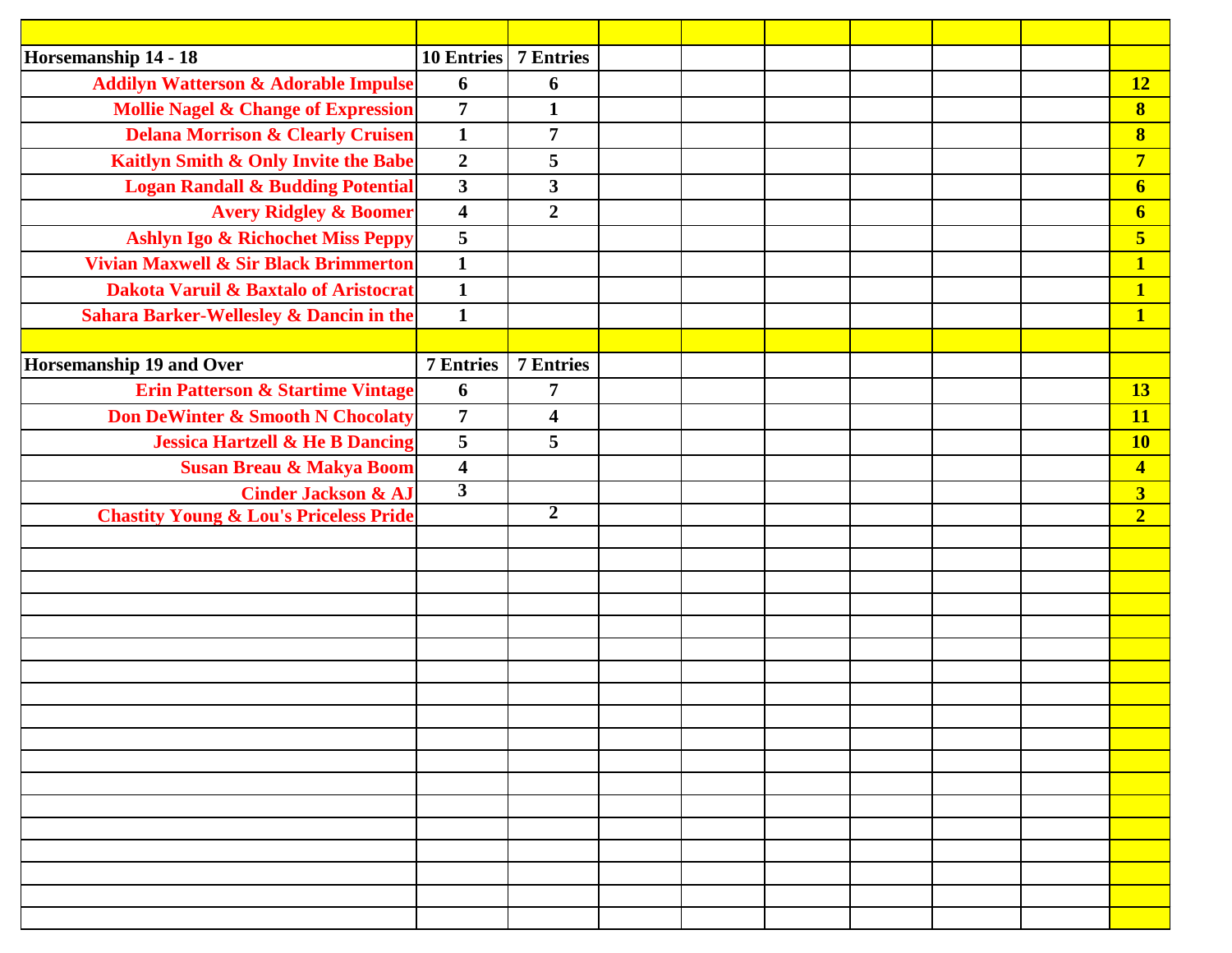| <b>Walk/Trot Ranch Riding, Rail Class</b>       | 19 Entries 20 Entries |                         |  |  |  |                         |
|-------------------------------------------------|-----------------------|-------------------------|--|--|--|-------------------------|
| <b>Tiffany Sherry &amp; Driften Dowdy Doll</b>  | $\overline{7}$        | $\overline{7}$          |  |  |  | 14                      |
| <b>Faith Engemann &amp; Macs Precious One</b>   | 5                     | $\overline{\mathbf{4}}$ |  |  |  | 9                       |
| <b>Rilyn Bewbow &amp; She's a Chip of Chase</b> | $\mathbf{1}$          | 6                       |  |  |  | $\overline{7}$          |
| <b>Teresa Ulbrich &amp; Tee J OTS Gem</b>       | 6                     |                         |  |  |  | $\boldsymbol{6}$        |
| <b>Madison Lebahn &amp; Journey</b>             | $\mathbf{3}$          | $\mathbf{1}$            |  |  |  | $\overline{\mathbf{4}}$ |
| Logan Neer & Fancy Miss Moon Zippa              | $\boldsymbol{2}$      | $\mathbf{1}$            |  |  |  | $\overline{\mathbf{3}}$ |
| Deanna Aiken & DJ                               | $\mathbf{1}$          | $\mathbf{1}$            |  |  |  | $\overline{2}$          |
| Tori O'Dell & Ibn Trojan                        | $\mathbf{1}$          | $\mathbf{1}$            |  |  |  | $\overline{2}$          |
| Karen Rush & He's a Sonny Paw                   | $\mathbf{1}$          | $\mathbf{1}$            |  |  |  | $\overline{2}$          |
| <b>Michaela Treece &amp; Frosty</b>             | $\mathbf{1}$          | $\mathbf{1}$            |  |  |  | $\overline{2}$          |
| <b>Alyssa Clark &amp; Mac</b>                   | $\mathbf{1}$          | $\mathbf{1}$            |  |  |  | $\overline{2}$          |
| <b>Ashlee Cassil &amp; Golden Probability</b>   | $\mathbf{1}$          | $\mathbf{1}$            |  |  |  | $\overline{2}$          |
| Judi Hullinger & JLW Redwood Tyler              |                       | $\overline{2}$          |  |  |  | $\overline{2}$          |
| <b>Ashlyn Derowitsch &amp; Aurora</b>           | $\mathbf{1}$          |                         |  |  |  | $\overline{\mathbf{1}}$ |
| <b>Alivia Combs &amp; HRR Diamond Lady</b>      | $\overline{1}$        |                         |  |  |  | $\overline{\mathbf{1}}$ |
| <b>Whitney Smith &amp; Hints Hot An Radical</b> | $\mathbf{1}$          |                         |  |  |  | $\overline{\mathbf{1}}$ |
| <b>Kade Parris &amp; Trixie</b>                 | $\mathbf{1}$          |                         |  |  |  | $\mathbf{1}$            |
| <b>Lilly Gooch &amp; Northern Lights</b>        | $\mathbf{1}$          |                         |  |  |  | $\overline{\mathbf{1}}$ |
| <b>Sadie Schroeder &amp; Ginger Snappy Bee</b>  |                       | $\mathbf{1}$            |  |  |  | $\mathbf{1}$            |
| <b>Kelly Benbow &amp; Half Moon Top Doc</b>     |                       | $\mathbf{1}$            |  |  |  | $\overline{\mathbf{1}}$ |
| <b>Avery Lysaght &amp; Good Four You</b>        |                       | $\mathbf{1}$            |  |  |  | $\mathbf{1}$            |
|                                                 |                       |                         |  |  |  |                         |
|                                                 |                       |                         |  |  |  |                         |
|                                                 |                       |                         |  |  |  |                         |
|                                                 |                       |                         |  |  |  |                         |
|                                                 |                       |                         |  |  |  |                         |
|                                                 |                       |                         |  |  |  |                         |
|                                                 |                       |                         |  |  |  |                         |
|                                                 |                       |                         |  |  |  |                         |
|                                                 |                       |                         |  |  |  |                         |
|                                                 |                       |                         |  |  |  |                         |
|                                                 |                       |                         |  |  |  |                         |
|                                                 |                       |                         |  |  |  |                         |
|                                                 |                       |                         |  |  |  |                         |
|                                                 |                       |                         |  |  |  |                         |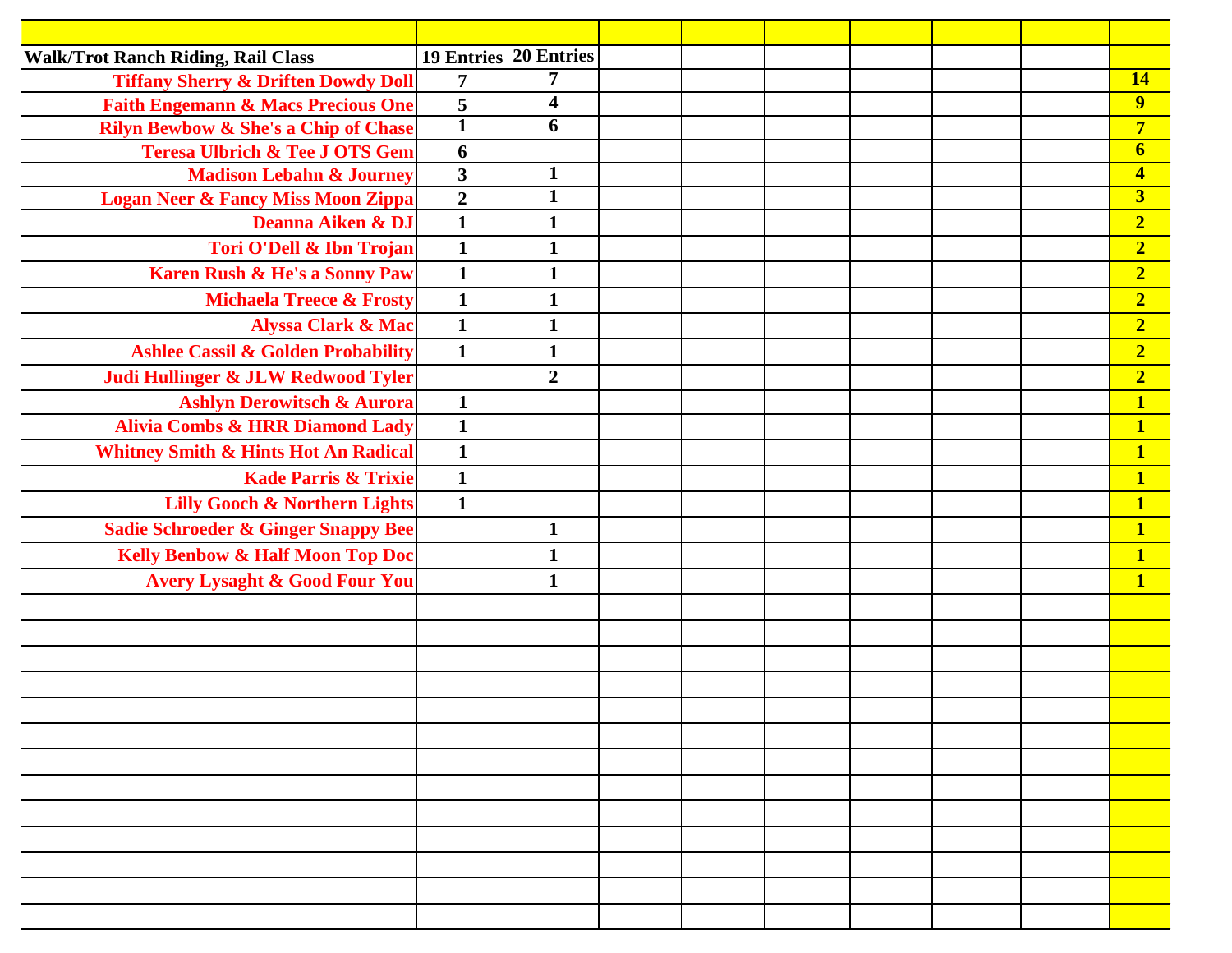| <b>Ranch Riding, Rail Class</b>                    | <b>15 Entries</b>       | <b>8 Entries</b>        |  |  |  |                         |
|----------------------------------------------------|-------------------------|-------------------------|--|--|--|-------------------------|
| <b>Erin Patterson &amp; Startime Vintage</b>       | $\overline{7}$          | $\overline{7}$          |  |  |  | <b>14</b>               |
| <b>Avery Ridgley &amp; Boomer</b>                  | $\mathbf{1}$            | 6                       |  |  |  | $\overline{7}$          |
| Ashlyn Igo & Richochet Miss Peppy                  | 6                       |                         |  |  |  | $\boldsymbol{6}$        |
| <b>Cinder Jackson &amp; AJ</b>                     | 5                       |                         |  |  |  | $\overline{\mathbf{5}}$ |
| <b>Logan Randall &amp; Budding Potential</b>       | $\mathbf{1}$            | $\overline{\mathbf{4}}$ |  |  |  | $\overline{\mathbf{5}}$ |
| <b>Alexis Parris &amp; Playing Mr Nugget</b>       | $\mathbf{1}$            | $\overline{2}$          |  |  |  | $\overline{\mathbf{3}}$ |
| <b>Susan Breau &amp; Makya Boom</b>                | $\mathbf{3}$            |                         |  |  |  | $\overline{\mathbf{3}}$ |
| <b>Terri DeLouche &amp; Snoopy Rooster</b>         | $\boldsymbol{2}$        |                         |  |  |  | $\overline{2}$          |
| Vivian Maxwell & Sir Black Brimmerton              | $\mathbf{1}$            |                         |  |  |  | $\mathbf{1}$            |
| <b>Lilly Gooch &amp; Northern Lights</b>           | $\mathbf{1}$            |                         |  |  |  | $\mathbf{1}$            |
| <b>Brooklyn Davis &amp; Cisco</b>                  | $\mathbf{1}$            |                         |  |  |  | $\mathbf{1}$            |
| <b>Audra Dick &amp; Docs Genuine Chic</b>          | $\mathbf{1}$            |                         |  |  |  | $\overline{\mathbf{1}}$ |
| <b>Sahara Barker-Wellesley &amp; Dancin in the</b> | $\mathbf{1}$            |                         |  |  |  | $\mathbf{1}$            |
| <b>Sarah Greiner &amp; Stevo</b>                   |                         | $\mathbf{1}$            |  |  |  | $\mathbf{1}$            |
|                                                    |                         |                         |  |  |  |                         |
| <b>Walk/Trot Ranch Horsemanship</b>                | <b>8 Entries</b>        | <b>14 Entries</b>       |  |  |  |                         |
| <b>Tiffany Sherry &amp; Driften Dowdy Doll</b>     | $\overline{7}$          | $\overline{\mathbf{4}}$ |  |  |  | <b>11</b>               |
| <b>Ashlee Cassil &amp; Golden Probability</b>      | $\overline{\mathbf{4}}$ | $\overline{7}$          |  |  |  | <b>11</b>               |
| <b>Ashlyn Derowitsch &amp; Aurora</b>              | 6                       |                         |  |  |  | $\boldsymbol{6}$        |
| <b>Teresa Ulbrich &amp; Tee J OTS Gem</b>          | 5                       |                         |  |  |  | 5                       |
| Judi Hullinger & JLW Redwood Tyler                 |                         | 5                       |  |  |  | $\overline{\mathbf{5}}$ |
| Karen Rush & He's a Sonny Paw                      | $\overline{\mathbf{3}}$ | $\mathbf{1}$            |  |  |  | $\overline{\mathbf{4}}$ |
| <b>Michaela Treece &amp; Frosty</b>                | $\overline{2}$          | $\mathbf{1}$            |  |  |  | $\overline{\mathbf{3}}$ |
| Tori O'Dell & Ibn Trojan                           | $\mathbf{1}$            | $\mathbf{1}$            |  |  |  | $\overline{2}$          |
| <b>Alyssa Clark &amp; Mac</b>                      | $\mathbf{1}$            | $\mathbf{1}$            |  |  |  | $\overline{2}$          |
| Deanna Aiken & DJ                                  |                         | $\mathbf{1}$            |  |  |  | $\mathbf{1}$            |
| <b>Rilyn Bewbow &amp; She's a Chip of Chase</b>    |                         | $\mathbf{1}$            |  |  |  | $\mathbf{1}$            |
| <b>Logan Neer &amp; Fancy Miss Moon Zippa</b>      |                         | $\mathbf{1}$            |  |  |  | $\mathbf{1}$            |
|                                                    |                         |                         |  |  |  |                         |
|                                                    |                         |                         |  |  |  |                         |
|                                                    |                         |                         |  |  |  |                         |
|                                                    |                         |                         |  |  |  |                         |
|                                                    |                         |                         |  |  |  |                         |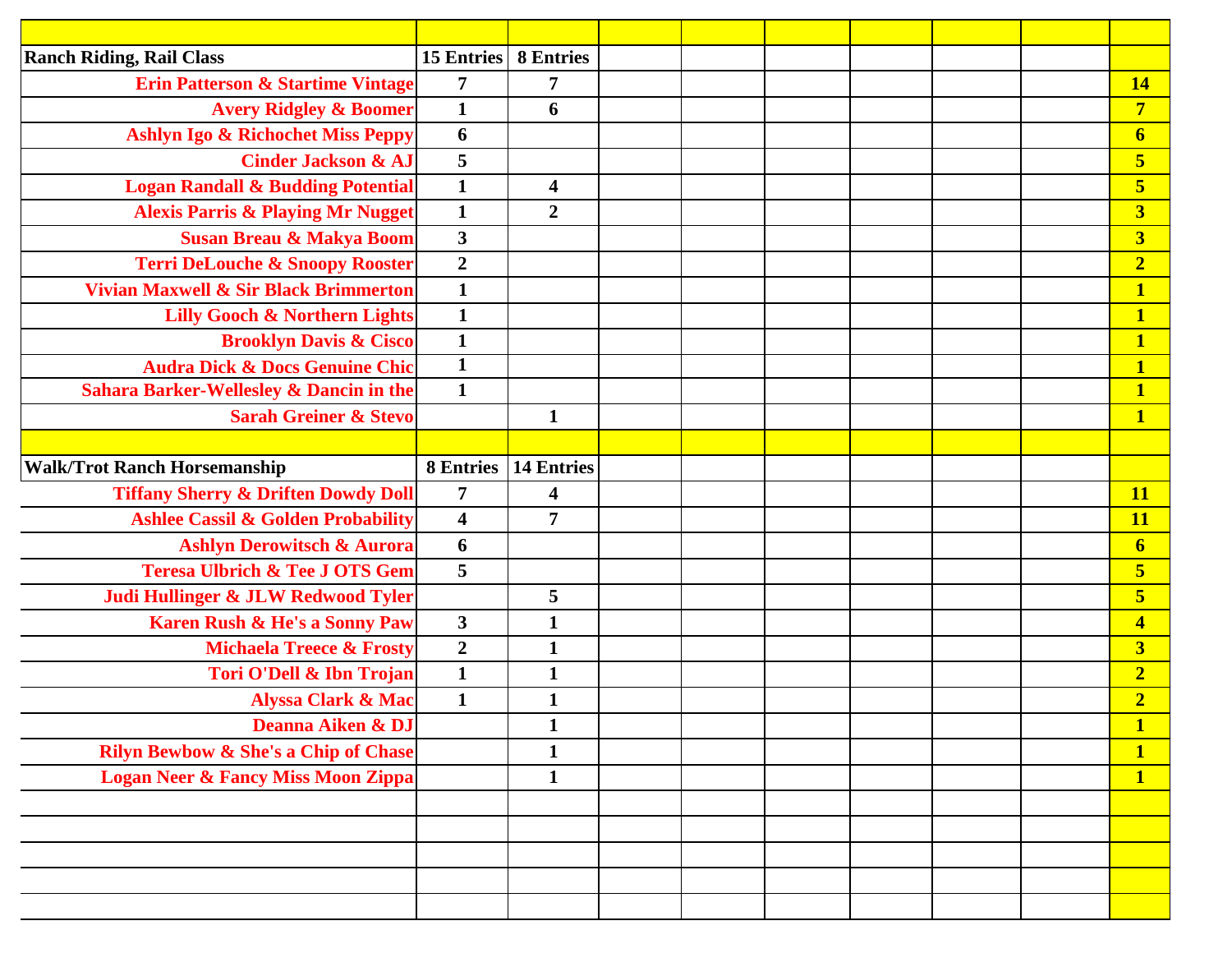| <b>Ranch Reining, Open, Any Age Rider</b>          | <b>5 Entries</b>        | 2 Entries               |  |  |  |                         |
|----------------------------------------------------|-------------------------|-------------------------|--|--|--|-------------------------|
| <b>Erin Patterson &amp; Startime Vintage</b>       | 7                       | $\overline{7}$          |  |  |  | 14                      |
| <b>Susan Breau &amp; Makya Boom</b>                | 6                       |                         |  |  |  | $\overline{6}$          |
| <b>Chastity Young &amp; Lou's Priceless Pride</b>  |                         | 6                       |  |  |  | $\boldsymbol{6}$        |
| <b>Ashlyn Igo &amp; Richochet Miss Peppy</b>       | $\overline{\mathbf{4}}$ |                         |  |  |  | $\overline{\mathbf{4}}$ |
| <b>Cinder Jackson &amp; AJ</b>                     | $\overline{\mathbf{3}}$ |                         |  |  |  | $\overline{\mathbf{3}}$ |
|                                                    |                         |                         |  |  |  |                         |
| <b>Walk/Trot Ranchmanship</b>                      | <b>6</b> Entries        | <b>12 Entries</b>       |  |  |  |                         |
| <b>Tiffany Sherry &amp; Driften Dowdy Doll</b>     | $\overline{7}$          | 7                       |  |  |  | 14                      |
| Karen Rush & He's a Sonny Paw                      | $\overline{\mathbf{4}}$ | 6                       |  |  |  | <b>10</b>               |
| <b>Ashlee Cassil &amp; Golden Probability</b>      | 6                       | $\mathbf{3}$            |  |  |  | $\overline{9}$          |
| <b>Teresa Ulbrich &amp; Tee J OTS Gem</b>          | 5                       |                         |  |  |  | 5                       |
| <b>Michaela Treece &amp; Frosty</b>                | $\mathbf{3}$            | $\boldsymbol{2}$        |  |  |  | 5                       |
| <b>Alyssa Clark &amp; Mac</b>                      | $\overline{2}$          | $\mathbf{1}$            |  |  |  | $\overline{\mathbf{3}}$ |
| <b>Sadie Schroeder &amp; Ginger Snappy Bee</b>     |                         | $\mathbf{1}$            |  |  |  | $\mathbf{1}$            |
| Judi Hullinger & JLW Redwood Tyler                 |                         | $\mathbf{1}$            |  |  |  | $\overline{\mathbf{1}}$ |
|                                                    |                         |                         |  |  |  |                         |
| Ranchmanship                                       | <b>7 Entries</b>        | <b>4 Entries</b>        |  |  |  |                         |
| <b>Erin Patterson &amp; Startime Vintage</b>       | $\overline{7}$          | $\overline{7}$          |  |  |  | 14                      |
| <b>Cinder Jackson &amp; AJ</b>                     | 5                       |                         |  |  |  | $\overline{\mathbf{5}}$ |
| <b>Sarah Greiner &amp; Stevo</b>                   |                         | 5                       |  |  |  | $\overline{\mathbf{5}}$ |
| <b>Chastity Young &amp; Lou's Priceless Pride</b>  |                         | $\overline{\mathbf{4}}$ |  |  |  | $\overline{\mathbf{4}}$ |
| <b>Terri DeLouche &amp; Snoopy Rooster</b>         | $\overline{\mathbf{4}}$ |                         |  |  |  | $\overline{\mathbf{4}}$ |
| <b>Susan Breau &amp; Makya Boom</b>                | $\mathbf{3}$            |                         |  |  |  | $\overline{\mathbf{3}}$ |
| Vivian Maxwell & Sir Black Brimmerton              | $\boldsymbol{2}$        |                         |  |  |  | $\overline{2}$          |
| <b>Sahara Barker-Wellesley &amp; Dancin in the</b> | $\mathbf{1}$            |                         |  |  |  | $\overline{\mathbf{1}}$ |
|                                                    |                         |                         |  |  |  |                         |
|                                                    |                         |                         |  |  |  |                         |
| In-Hand Trail, Yearling & 2 Year Old               | 3 Entries               | <b>4 Entries</b>        |  |  |  |                         |
| <b>Baylee Lysaght &amp; When The Sun Goes Down</b> | $\overline{7}$          | 6                       |  |  |  | <b>13</b>               |
| <b>Avery Ridgley &amp; JAK MR Val Peppy</b>        | 5                       | $\overline{7}$          |  |  |  | <b>12</b>               |
| Ashlyn Igo & Shining C Holidoc                     | 6                       |                         |  |  |  | $\overline{\mathbf{6}}$ |
| Kate Engemann & BR Chocolate Rumor                 |                         | 5                       |  |  |  | $\overline{\mathbf{5}}$ |
| <b>Lynette Morris &amp; Blackburns Pocalong</b>    |                         | $\overline{\mathbf{4}}$ |  |  |  | $\overline{\mathbf{4}}$ |
|                                                    |                         |                         |  |  |  |                         |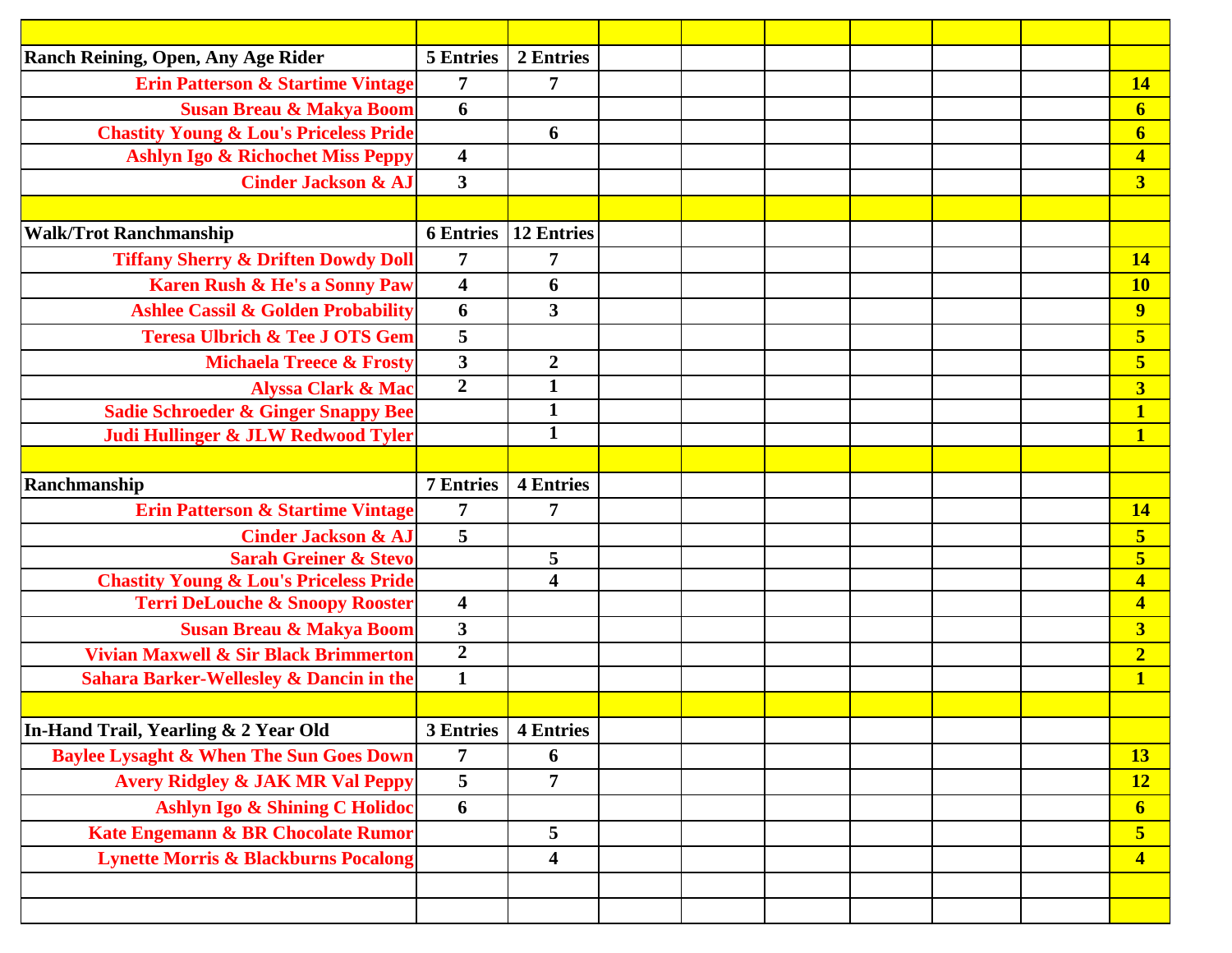| <b>Walk/Trot Trail</b>                                                              | <b>7 Entries</b>        | <b>18 Entries</b>              |  |  |  |                              |
|-------------------------------------------------------------------------------------|-------------------------|--------------------------------|--|--|--|------------------------------|
| <b>Tiffany Sherry &amp; Driften Dowdy Doll</b>                                      | 6                       | $\overline{2}$                 |  |  |  | $\bf{8}$                     |
| <b>Ashlyn Derowitsch &amp; Aurora</b>                                               | $\overline{7}$          |                                |  |  |  | $\overline{7}$               |
| <b>Melanie Tindall &amp; A Good Kind of Fun</b>                                     |                         | $\overline{7}$                 |  |  |  | $\overline{7}$               |
| Hannah Gooch & Zip Dakota Dun Bar                                                   | $5\overline{)}$         | $\mathbf 1$                    |  |  |  | $\boldsymbol{6}$             |
| Katilynn Hansen & Gold Is Epic                                                      |                         | 5                              |  |  |  | 5                            |
| <b>Teresa Ulbrich &amp; Tee J OTS Gem</b>                                           | $\overline{\mathbf{4}}$ |                                |  |  |  | $\overline{\mathbf{4}}$      |
| Karen Rush & He's a Sonny Paw                                                       | $\overline{\mathbf{3}}$ | $\mathbf{1}$                   |  |  |  | $\overline{\mathbf{4}}$      |
| <b>Faith Engemann &amp; Macs Precious One</b>                                       |                         | $\overline{\mathbf{4}}$        |  |  |  | $\overline{\mathbf{4}}$      |
| Michelle Barth & Sheza Gal with Style                                               |                         | $\overline{\mathbf{3}}$        |  |  |  | $\overline{\mathbf{3}}$      |
| <b>Madison Lebahn &amp; Journey</b>                                                 | $\boldsymbol{2}$        | $\mathbf{1}$                   |  |  |  | $\overline{\mathbf{3}}$      |
| <b>Alyssa Clark &amp; Mac</b>                                                       | $\overline{\mathbf{1}}$ | $\overline{\mathbf{1}}$        |  |  |  | $\overline{2}$               |
| <b>Mackinzie Hall &amp; Spotty</b>                                                  |                         | $\overline{1}$<br>$\mathbf{1}$ |  |  |  | 1                            |
| <b>Lilly Gooch &amp; Northern Lights</b>                                            |                         | $\overline{1}$                 |  |  |  | $\overline{\mathbf{1}}$<br>1 |
| Judi Hullinger & JLW Redwood Tyler<br><b>Logan Neer &amp; Fancy Miss Moon Zippa</b> |                         | $\overline{1}$                 |  |  |  |                              |
| <b>Chastity Young &amp; Cash Money Talks</b>                                        |                         | $\mathbf{1}$                   |  |  |  | 1                            |
|                                                                                     |                         |                                |  |  |  |                              |
| <b>Open Trail</b>                                                                   | <b>5 Entries</b>        | 11 Entries                     |  |  |  |                              |
|                                                                                     |                         |                                |  |  |  |                              |
|                                                                                     | 6                       | 6                              |  |  |  | <b>12</b>                    |
| Erin Patterson & Startime Vintage<br><b>Logan Randall &amp; Budding Potential</b>   | $5\overline{)}$         | $\boldsymbol{2}$               |  |  |  | $\overline{7}$               |
| <b>Don DeWinter &amp; Smooth N Chocolaty</b>                                        |                         | 5                              |  |  |  | 5                            |
| <b>Sarah Greiner &amp; Stevo</b>                                                    |                         | $\overline{\mathbf{4}}$        |  |  |  | $\overline{\mathbf{4}}$      |
| Vivian Maxwell & Sir Black Brimmerton                                               | $\overline{\mathbf{4}}$ |                                |  |  |  | $\overline{\mathbf{4}}$      |
| <b>Lilly Gooch &amp; Lonsum Sugar Reo</b>                                           | $\mathbf{3}$            | $\mathbf{1}$                   |  |  |  | $\overline{\mathbf{4}}$      |
| <b>Chastity Young &amp; Lou's Priceless Pride</b>                                   |                         | $\mathbf{3}$                   |  |  |  | $\overline{\mathbf{3}}$      |
| <b>Morgan Hall &amp; Penny</b>                                                      |                         | $\mathbf{1}$                   |  |  |  | 1                            |
| <b>Avery Ridgley &amp; Boomer</b>                                                   |                         | $\mathbf{1}$                   |  |  |  | 1                            |
| <b>Delana Morrison &amp; Clearly Cruisen</b>                                        |                         | $\mathbf 1$                    |  |  |  | $\mathbf{1}$                 |
|                                                                                     |                         |                                |  |  |  |                              |
|                                                                                     |                         |                                |  |  |  |                              |
|                                                                                     |                         |                                |  |  |  |                              |
|                                                                                     |                         |                                |  |  |  |                              |
|                                                                                     |                         |                                |  |  |  |                              |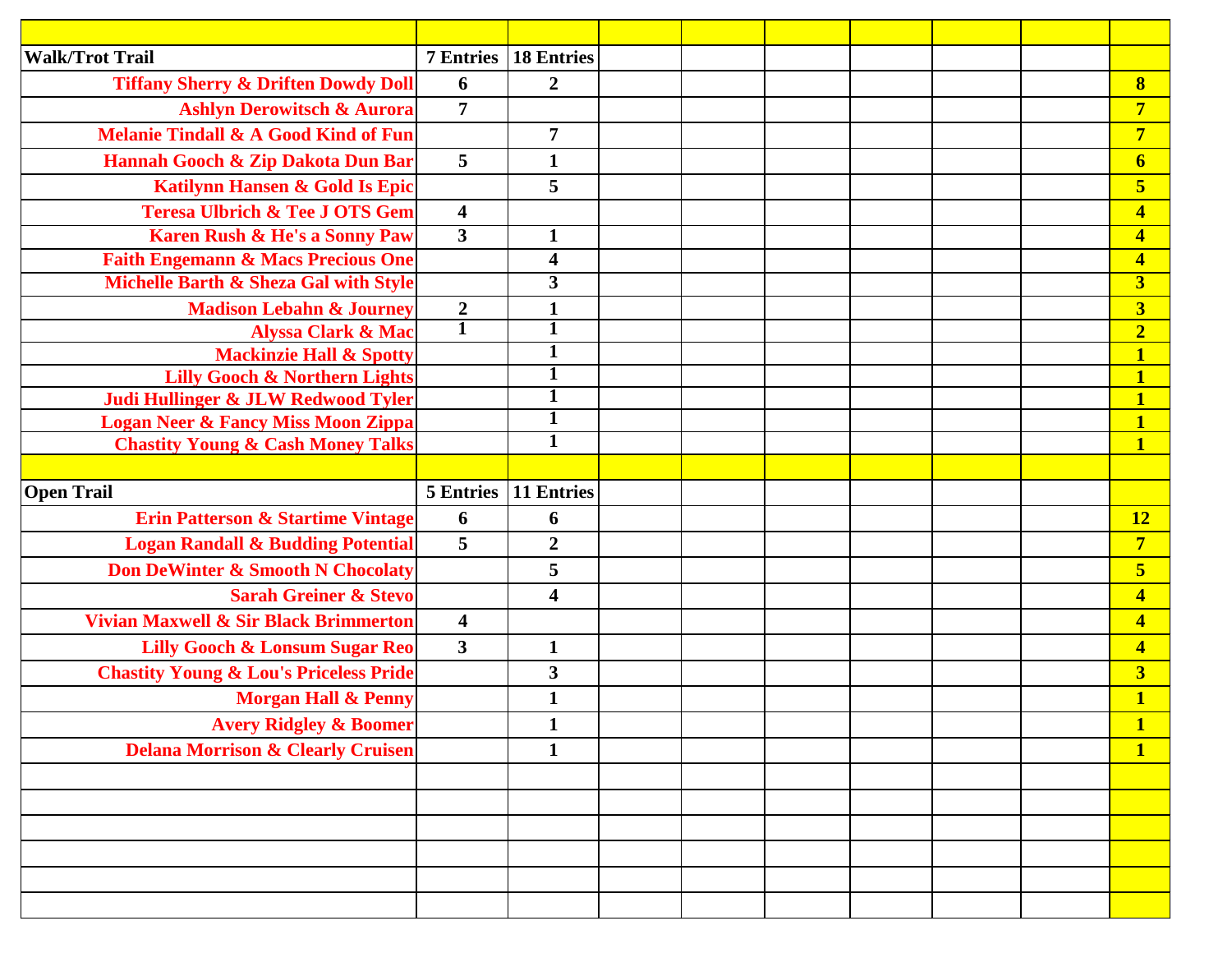| <b>Walk/Trot Stake Race</b>                        | 8 Entries               | <b>12 Entries</b>       |  |  |  |                         |
|----------------------------------------------------|-------------------------|-------------------------|--|--|--|-------------------------|
| <b>Madison Lebahn &amp; Journey</b>                | 7                       | 6                       |  |  |  | 13                      |
| Karliegh Tevis/Sadie Schroeder & Ginger            | $\overline{\mathbf{4}}$ | $\mathbf{3}$            |  |  |  | $\overline{7}$          |
| Tori O'Dell & Ibn Trojan                           |                         | $\overline{7}$          |  |  |  | $\overline{7}$          |
| <b>Addalin Bush &amp; Doc</b>                      | 6                       |                         |  |  |  | $\boldsymbol{6}$        |
| <b>Kade Parris &amp; Trixie</b>                    | 5                       | $\mathbf{1}$            |  |  |  | $\boldsymbol{6}$        |
| Hannah Gooch & Zip Dakota Dun Bar                  | $\mathbf{1}$            | $\overline{\mathbf{4}}$ |  |  |  | $\overline{\mathbf{5}}$ |
| <b>Lilly Gooch &amp; Northern Lights</b>           | $\mathbf{3}$            | $\mathbf{1}$            |  |  |  | $\overline{\mathbf{4}}$ |
| <b>Jon Stroebele &amp; Moon</b>                    | $\boldsymbol{2}$        | $\boldsymbol{2}$        |  |  |  | $\overline{\mathbf{4}}$ |
| Karen Rush & He's a Sonny Paw                      | $\mathbf{1}$            | $\mathbf{1}$            |  |  |  | $\overline{2}$          |
| Deanna Aiken & DJ                                  |                         | $\mathbf{1}$            |  |  |  | $\mathbf{1}$            |
| <b>Logan Randall &amp; Budding Potential</b>       |                         | $\mathbf{1}$            |  |  |  | $\overline{\mathbf{1}}$ |
|                                                    |                         |                         |  |  |  |                         |
| <b>Stake Race, Open</b>                            | <b>8 Entries</b>        | 9 Entries               |  |  |  |                         |
| <b>Alexis Parris &amp; Stella</b>                  | $\overline{7}$          | $\overline{7}$          |  |  |  | 14                      |
| <b>Sahara Barker-Wellesley &amp; Bad Boy Sunny</b> | 6                       |                         |  |  |  | $\boldsymbol{6}$        |
| <b>Ashlee Cassil &amp; Cosmo</b>                   |                         | 6                       |  |  |  | $\boldsymbol{6}$        |
| <b>Faith Engemann &amp; Macs Precious One</b>      |                         | $\overline{\mathbf{4}}$ |  |  |  | $\overline{\mathbf{4}}$ |
| <b>Logan Randall &amp; Budding Potential</b>       | $\overline{\mathbf{4}}$ |                         |  |  |  | $\overline{\mathbf{4}}$ |
| <b>Lilly Gooch &amp; Lonsum Sugar Reo</b>          | $\overline{2}$          | $\overline{2}$          |  |  |  | $\overline{\mathbf{4}}$ |
| <b>Morgan Corbin &amp; Ms Lucky Drift</b>          | $\overline{\mathbf{3}}$ |                         |  |  |  | $\overline{\mathbf{3}}$ |
| <b>Makenna Riekhof &amp; Jette</b>                 | $\mathbf{1}$            |                         |  |  |  | $\overline{\mathbf{1}}$ |
| <b>Sadie Martinez &amp; Doc</b>                    | $\mathbf{1}$            |                         |  |  |  | $\mathbf{1}$            |
| <b>Avery Ridgley &amp; Boomer</b>                  |                         | $\mathbf{1}$            |  |  |  | $\overline{\mathbf{1}}$ |
|                                                    |                         |                         |  |  |  |                         |
|                                                    |                         |                         |  |  |  |                         |
|                                                    |                         |                         |  |  |  |                         |
|                                                    |                         |                         |  |  |  |                         |
|                                                    |                         |                         |  |  |  |                         |
|                                                    |                         |                         |  |  |  |                         |
|                                                    |                         |                         |  |  |  |                         |
|                                                    |                         |                         |  |  |  |                         |
|                                                    |                         |                         |  |  |  |                         |
|                                                    |                         |                         |  |  |  |                         |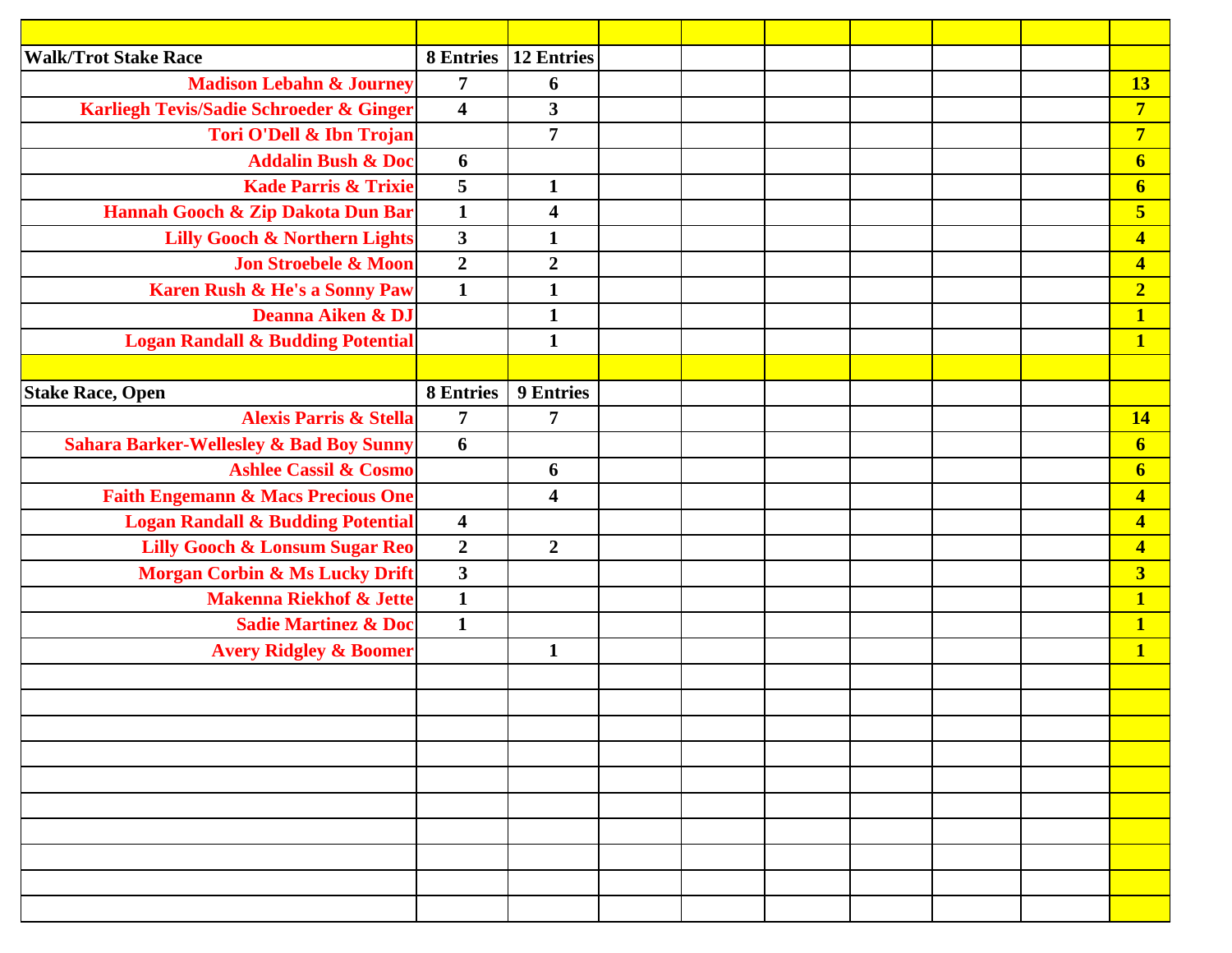| <b>Walk/Trot Barrel Race</b>                       | 10 Entries 13 Entries   |                         |  |  |  |                         |
|----------------------------------------------------|-------------------------|-------------------------|--|--|--|-------------------------|
| <b>Madison Lebahn &amp; Journey</b>                | $\overline{7}$          | 6                       |  |  |  | 13                      |
| <b>Kade Parris &amp; Trixie</b>                    | 6                       | $\overline{2}$          |  |  |  | $\bf{8}$                |
| <b>Logan Randall &amp; Budding Potential</b>       |                         | $\overline{7}$          |  |  |  | $\overline{7}$          |
| <b>Jon Stroebele &amp; Moon</b>                    | $\overline{2}$          | $\overline{\mathbf{4}}$ |  |  |  | $\boldsymbol{6}$        |
| Tori O'Dell & Ibn Trojan                           |                         | 5                       |  |  |  | $\overline{\mathbf{5}}$ |
| <b>Addalin Bush &amp; Doc</b>                      | 5                       |                         |  |  |  | $\overline{\mathbf{5}}$ |
| <b>Lilly Gooch &amp; Northern Lights</b>           | $\overline{\mathbf{4}}$ | $\mathbf{1}$            |  |  |  | $\overline{\mathbf{5}}$ |
| Karliegh Tevis/Sadie Schroeder & Ginger            | $\mathbf{3}$            | $\mathbf{1}$            |  |  |  | $\overline{\mathbf{4}}$ |
| Hannah Gooch & Zip Dakota Dun Bar                  | $\mathbf{1}$            | $\mathbf{3}$            |  |  |  | $\overline{\mathbf{4}}$ |
| <b>Karen Rush &amp; He's a Sonny Paw</b>           | $\overline{\mathbf{1}}$ | $\mathbf{1}$            |  |  |  | $\overline{2}$          |
| <b>Lucy Visser &amp; Ironman Gone Rogue</b>        | $\mathbf{1}$            |                         |  |  |  | $\mathbf{1}$            |
| <b>Emma Searcy &amp; Willing to Dream</b>          | $\mathbf{1}$            |                         |  |  |  | $\overline{\mathbf{1}}$ |
| Deanna Aiken & DJ                                  |                         | $\mathbf{1}$            |  |  |  | $\mathbf{1}$            |
| <b>Jorja Brandt &amp; Too Hot N Stockings</b>      |                         | $\mathbf{1}$            |  |  |  | $\mathbf{1}$            |
|                                                    |                         |                         |  |  |  |                         |
| <b>Barrel Racing, Open</b>                         | <b>7 Entries</b>        | 9 Entries               |  |  |  |                         |
| <b>Alexis Parris &amp; Stella</b>                  | $\mathbf{3}$            | $\overline{7}$          |  |  |  | <b>10</b>               |
| <b>Morgan Corbin &amp; Ms Lucky Drift</b>          | $\overline{7}$          |                         |  |  |  | $\overline{7}$          |
| <b>Sahara Barker-Wellesley &amp; Bad Boy Sunny</b> | 6                       |                         |  |  |  | $\boldsymbol{6}$        |
| <b>Ashlee Cassil &amp; Cosmo</b>                   |                         | 6                       |  |  |  | $\boldsymbol{6}$        |
| <b>Makenna Riekhof &amp; Jette</b>                 | $\overline{\mathbf{4}}$ |                         |  |  |  | $\overline{\mathbf{4}}$ |
| <b>Lilly Gooch &amp; Lonsum Sugar Reo</b>          | $\overline{2}$          | $\boldsymbol{2}$        |  |  |  | $\overline{\mathbf{4}}$ |
| <b>Faith Engemann &amp; Macs Precious One</b>      |                         | $\overline{\mathbf{4}}$ |  |  |  | $\overline{\mathbf{4}}$ |
| <b>Avery Ridgley &amp; Boomer</b>                  |                         | $\mathbf{3}$            |  |  |  | $\overline{\mathbf{3}}$ |
| <b>Sadie Martinez &amp; Doc</b>                    | $\mathbf{1}$            |                         |  |  |  | 1                       |
| <b>Cerissa Holsey &amp; Too Hot N Stocking</b>     |                         | $\mathbf{1}$            |  |  |  | $\mathbf{1}$            |
|                                                    |                         |                         |  |  |  |                         |
|                                                    |                         |                         |  |  |  |                         |
|                                                    |                         |                         |  |  |  |                         |
|                                                    |                         |                         |  |  |  |                         |
|                                                    |                         |                         |  |  |  |                         |
|                                                    |                         |                         |  |  |  |                         |
|                                                    |                         |                         |  |  |  |                         |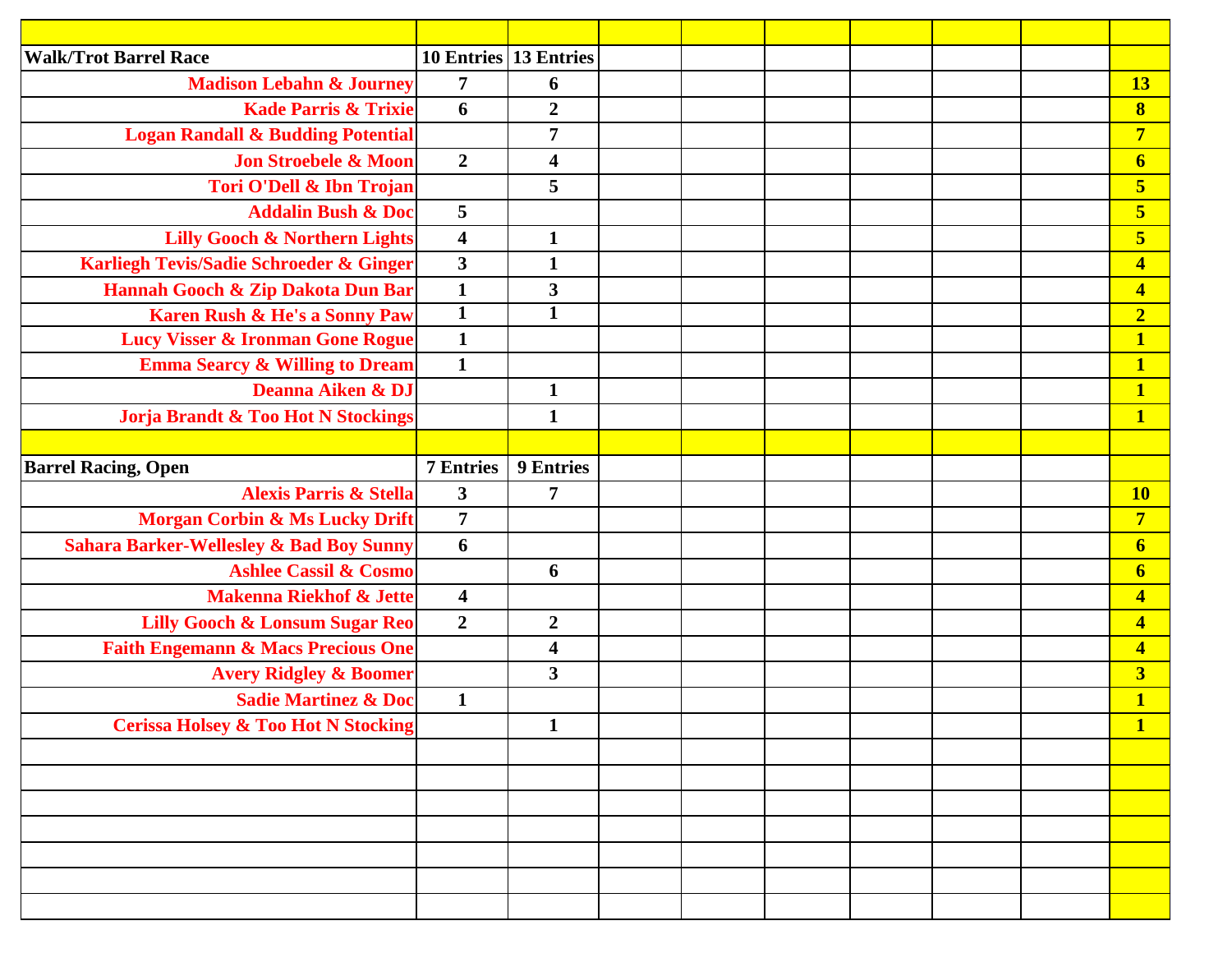| <b>Walk/Trot Flag Race</b>                         | <b>6 Entries</b>        | <b>12 Entries</b>       |  |  |  |                                           |
|----------------------------------------------------|-------------------------|-------------------------|--|--|--|-------------------------------------------|
| <b>Madison Lebahn &amp; Journey</b>                | $\overline{7}$          | 3                       |  |  |  | <b>10</b>                                 |
| <b>Jon Stroebele &amp; Moon</b>                    | $\overline{\mathbf{4}}$ | 5                       |  |  |  | $\overline{9}$                            |
| <b>Logan Randall &amp; Budding Potential</b>       |                         | $\overline{7}$          |  |  |  | $\overline{7}$                            |
| Karen Rush & He's a Sonny Paw                      | 6                       | $\mathbf 1$             |  |  |  | $\overline{7}$                            |
| <b>Sadie Schroeder &amp; Ginger Snappy Bee</b>     |                         | 6                       |  |  |  | $\boldsymbol{6}$                          |
| Hannah Gooch & Zip Dakota Dun Bar                  | $\overline{5}$          | $\mathbf{1}$            |  |  |  | $\boldsymbol{6}$                          |
| Tori O'Dell & Ibn Trojan                           |                         | 4                       |  |  |  | $\overline{\mathbf{4}}$                   |
| <b>Kade Parris &amp; Trixie</b>                    | $\overline{\mathbf{3}}$ | $\mathbf{1}$            |  |  |  | $\overline{\mathbf{4}}$                   |
| <b>Lilly Gooch &amp; Northern Lights</b>           | $\overline{2}$          | $\mathbf{1}$            |  |  |  | $\overline{\mathbf{3}}$                   |
| Deanna Aiken & DJ                                  |                         | $\mathbf{1}$            |  |  |  | $\overline{\mathbf{1}}$                   |
|                                                    |                         |                         |  |  |  |                                           |
| <b>Flag Race, Open</b>                             | <b>7 Entries</b>        | <b>6 Entries</b>        |  |  |  |                                           |
| <b>Lilly Gooch &amp; Lonsum Sugar Reo</b>          | $\overline{\mathbf{4}}$ | 5                       |  |  |  | $\overline{9}$                            |
| <b>Sahara Barker-Wellesley &amp; Bad Boy Sunny</b> | $\overline{7}$          |                         |  |  |  | $\overline{7}$                            |
| <b>Alexis Parris &amp; Stella</b>                  | 6                       | $\mathbf{1}$            |  |  |  | $\overline{7}$                            |
| <b>Avery Ridgley &amp; Boomer</b>                  |                         | 6                       |  |  |  | $\boldsymbol{6}$                          |
| <b>Makenna Riekhof &amp; Jette</b>                 | 5                       |                         |  |  |  | 5                                         |
| <b>Faith Engemann &amp; Macs Precious One</b>      |                         | $\overline{\mathbf{4}}$ |  |  |  | $\overline{\mathbf{4}}$                   |
| <b>Sadie Martinez &amp; Doc</b>                    | 3                       |                         |  |  |  | $\overline{\mathbf{3}}$                   |
| <b>Morgan Corbin &amp; Ms Lucky Drift</b>          | $\overline{2}$          |                         |  |  |  | $\overline{2}$                            |
|                                                    |                         |                         |  |  |  |                                           |
| <b>Walk/Trot Down and Back</b>                     | <b>8 Entries</b>        | <b>13 Entries</b>       |  |  |  |                                           |
| <b>Madison Lebahn &amp; Journey</b>                | $\overline{7}$          | 7                       |  |  |  | 14                                        |
| Hannah Gooch & Zip Dakota Dun Bar                  | $\overline{\mathbf{4}}$ | 5                       |  |  |  | $\overline{9}$                            |
| <b>Addalin Bush &amp; Doc</b>                      | 6                       |                         |  |  |  | 6                                         |
| <b>Kade Parris &amp; Trixie</b>                    | 5                       | $\mathbf{1}$            |  |  |  | $\boldsymbol{6}$                          |
| <b>Logan Randall &amp; Budding Potential</b>       |                         | 6                       |  |  |  | $\boldsymbol{6}$                          |
| Karliegh Tevis/Sadie Schroeder & Ginger            | $\mathbf{1}$            | $\overline{\mathbf{4}}$ |  |  |  | $\overline{\mathbf{5}}$                   |
| <b>Lilly Gooch &amp; Northern Lights</b>           | $\mathbf{3}$            | $\mathbf{1}$            |  |  |  | $\overline{\mathbf{4}}$                   |
| <b>Karen Rush &amp; He's a Sonny Paw</b>           | $\overline{2}$          | $\mathbf{1}$<br>3       |  |  |  | $\overline{\mathbf{3}}$                   |
| Tori O'Dell & Ibn Trojan<br>Deanna Aiken & DJ      |                         | $\boldsymbol{2}$        |  |  |  | $\overline{\mathbf{3}}$<br>$\overline{2}$ |
| <b>Jon Stroebele &amp; Moon</b>                    | $\mathbf{1}$            | $\mathbf{1}$            |  |  |  | $\overline{2}$                            |
| <b>Avery Lysaght &amp; Good Four You</b>           |                         | $\mathbf{1}$            |  |  |  | $\overline{\mathbf{1}}$                   |
|                                                    |                         |                         |  |  |  |                                           |